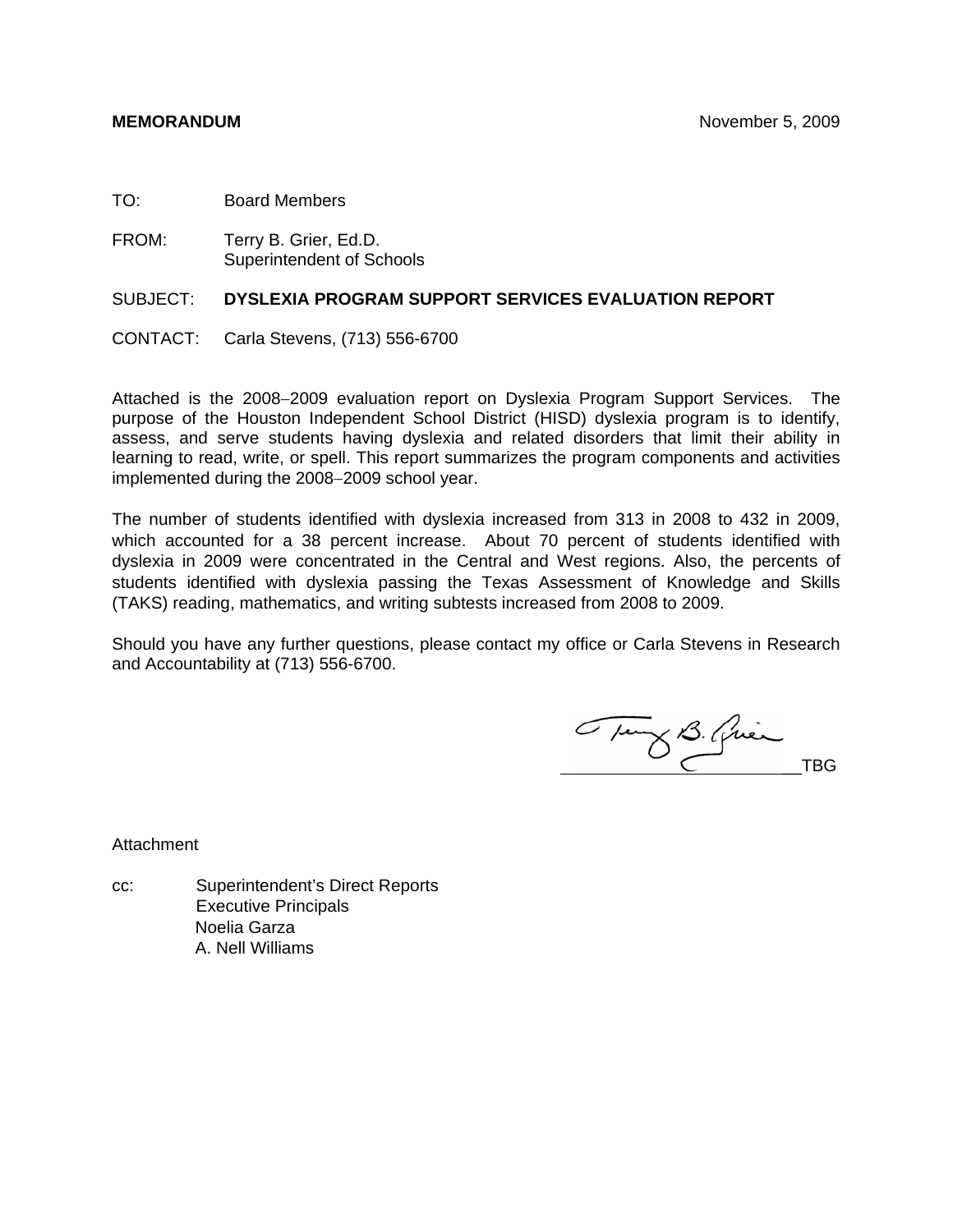

# **Dyslexia Program Support Services 2008–2009**

**Department of Research and Accountability Houston Independent School District**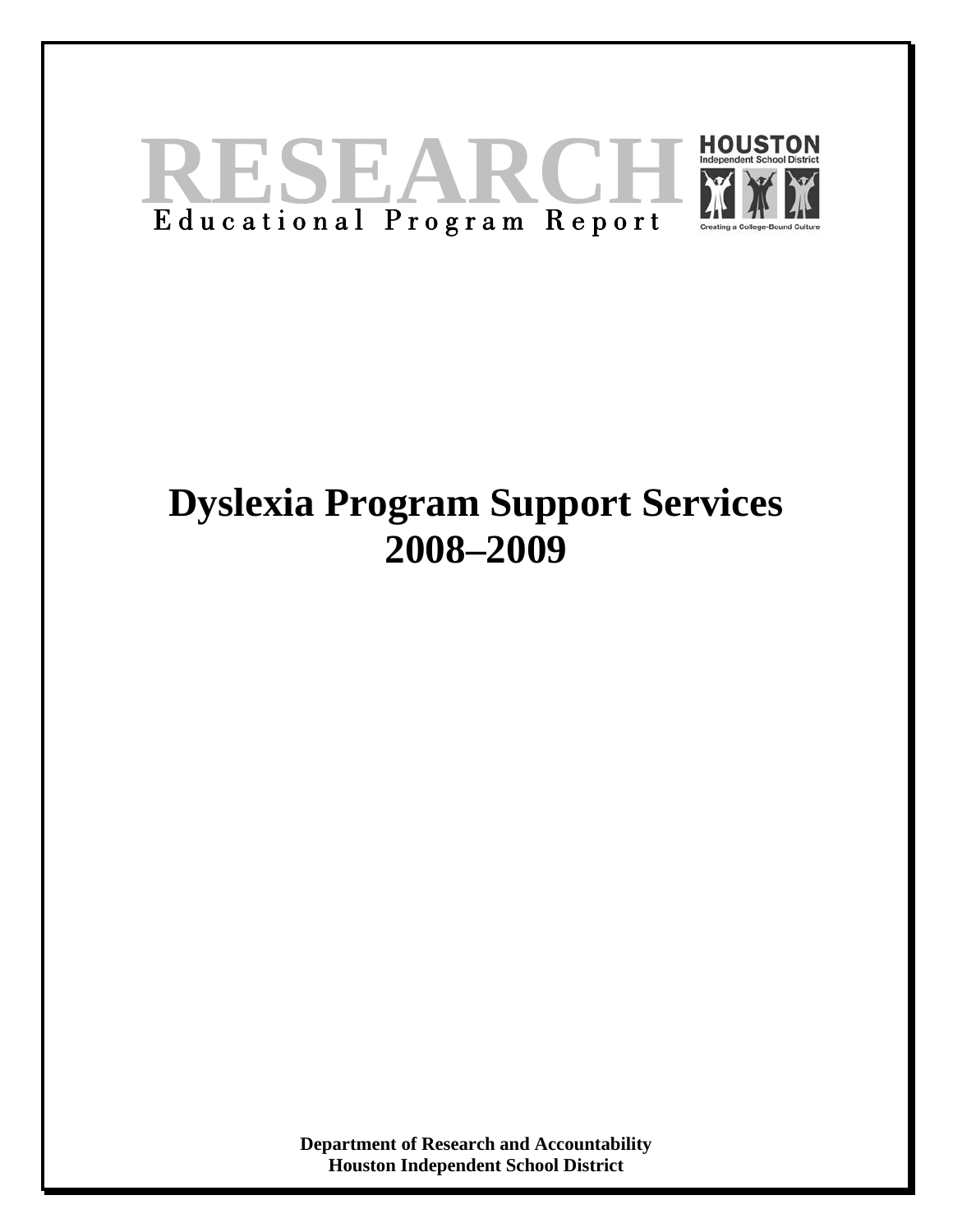

# **2009 Board of Education**

**Lawrence Marshall**  PRESIDENT

 **Natasha M. Kamrani** FIRST VICE PRESIDENT

 **Greg Meyers**  SECOND VICE PRESIDENT

 **Carol Mims Galloway SECRETARY** 

 **Diana Dávila**  ASSISTANT SECRETARY

**Paula M. Harris Dianne Johnson Harvin C. Moore Manuel Rodríguez Jr.** 

 **Terry B. Grier, Ed.D.**  SUPERINTENDENT OF SCHOOLS

 **Carla Stevens**  ASSISTANT SUPERINTENDENT DEPARTMENT OF RESEARCH AND ACCOUNTABILITY

 **Deborah L. Muñiz**  RESEARCH SPECIALIST

**Venita Holmes, Dr.P.H.**  RESEARCH MANAGER

#### **Houston Independent School District**

Hattie Mae White Educational Support Center 4400 West 18th Street Houston, Texas 77092-8501

Website: www.houstonisd.org

It is the policy of the Houston Independent School District not to discriminate on the basis of age, color, handicap or disability, ancestry, naitonal origin, marital status, race, religion, sex, veteran status, or political affiliation in its educational or employment programs and activities.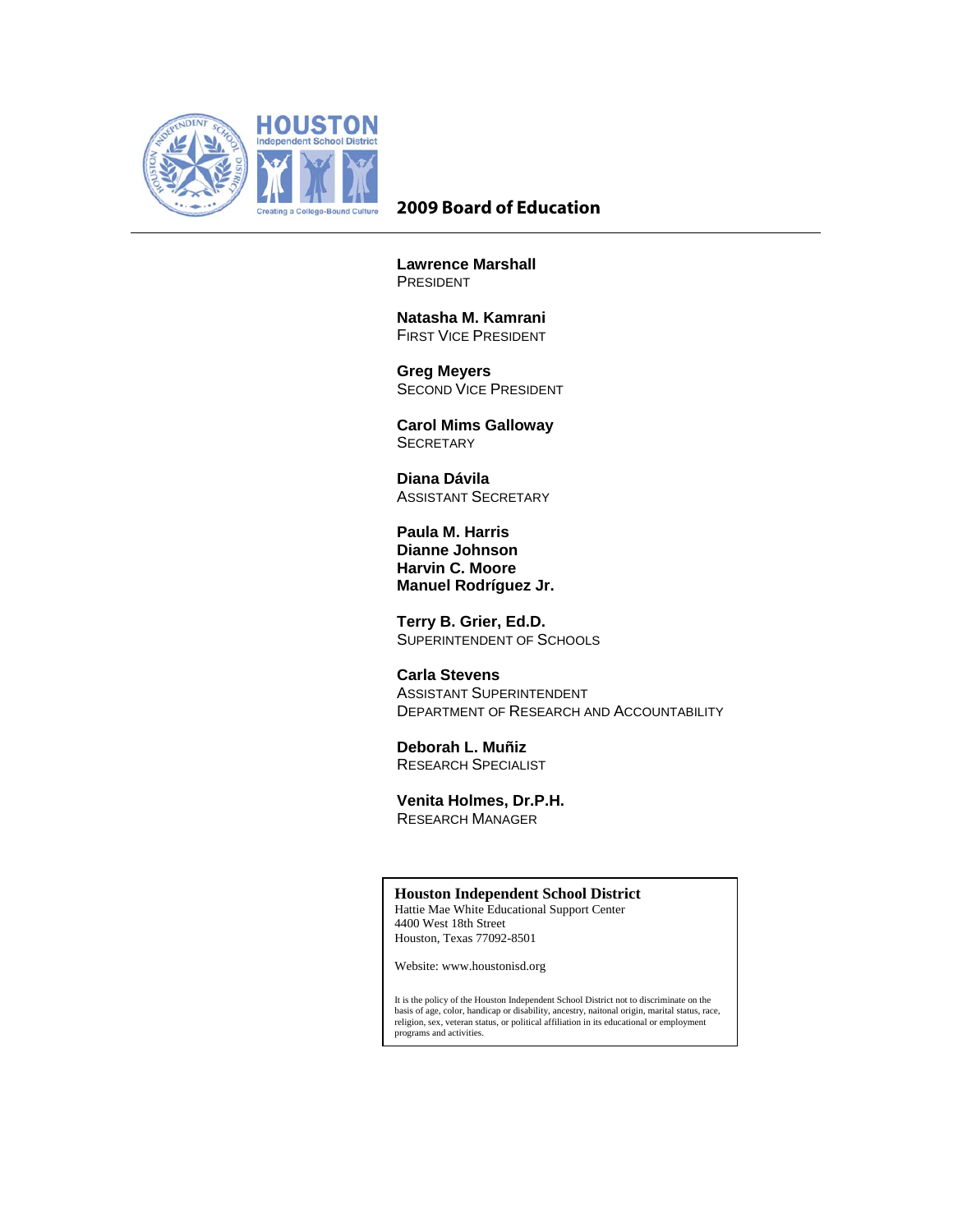# **EXECUTIVE SUMMARY**

# **DYSLEXIA PROGRAM SUPPORT SERVICES 2008–2009**

#### **Program Description**

 The purpose of the Houston Independent School District (HISD) dyslexia program is to identify, assess, and serve students having dyslexia and related disorders that limit their ability in learning to read, write, or spell. This is accomplished by providing support to students and parents and training for the campus dyslexia support teachers. It is the goal of the Dyslexia Program Support Services to facilitate HISD's vision for a comprehensive dyslexia program focusing on prevention, identification, and intervention. Dyslexia Program Support Services facilitates the implementation and coordination of the HISD districtwide dyslexia reading program for general education. Specifically, the program is primarily responsible for providing on-going support and training for general education dyslexia intervention teachers as well as support for existing campus instructional efforts with students who are at-risk of serious reading difficulties.

#### **Key Findings**

- 1. What professional development activities were provided to teachers and what were the levels of participation in these activities?
- Dyslexia Program Support Services offered 29 training sessions during the 2008–2009 school year. A total of 535 participants attended the training sessions.
- Based on training records, it is estimated that 64 out of 296 campuses did not have a Dyslexia Intervention Program (DIP) trained teacher on their campus during the 2008–2009 school year.
- 2. How many students were identified as eligible to receive dyslexia services, and what was the demographic profile of these students?
- The number of students identified with dyslexia increased from 313 in 2008 to 432 in 2009, which accounted for a 38 percent increase.
- The majority of the students identified with dyslexia in 2009 were male (63 percent) compared to female (37 percent). Also, 40 percent of the students were White, while 39 percent were Hispanic, and 20 percent were African American.
- About 70 percent of students identified with dyslexia in 2009 were concentrated in the Central and West regions.
- 3. What was the academic performance of students receiving dyslexia services?
- The percents of students identified with dyslexia passing the Texas Assessment of Knowledge and Skills (TAKS) reading, mathematics, and writing subtests increased from 2008 to 2009. Students experienced the greatest improvement on the writing subtest with a 15 point increase from 2008 to 2009.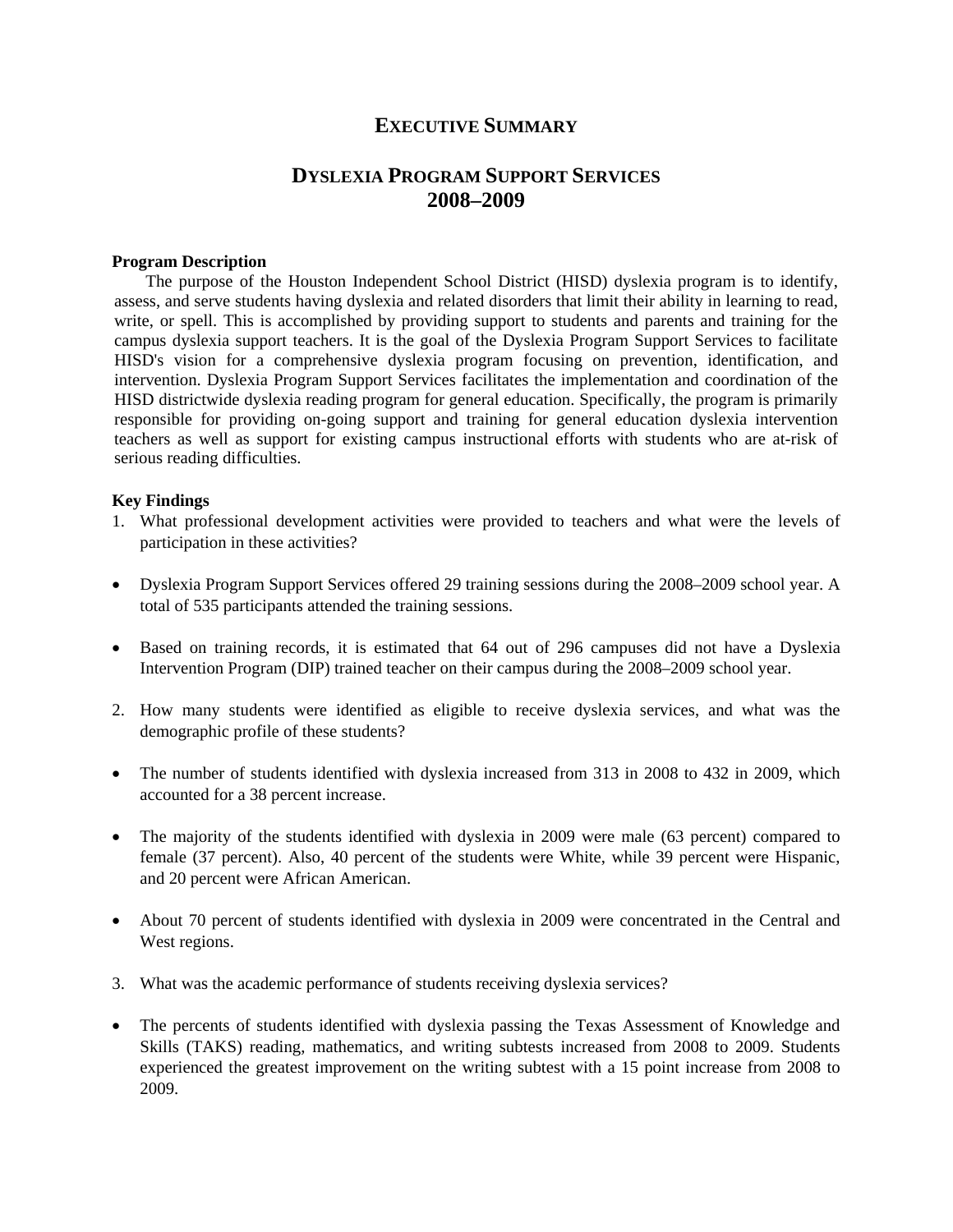- The percents of students identified with dyslexia passing the Texas Assessment of Knowledge and Skills Modified (TAKS-M) in 2009 ranged from 55 percent on the science subtest to 64 percent on the mathematics subtest. A total of 60 percent met the standard on the reading subtest. None of the students who participated in the social studies or writing subtests met the standard. A comparison to 2008 TAKS-M results for students identified with dyslexia revealed that none of the students passed any of the subtests.
- Non-special education students identified with dyslexia experienced an improvement in grade-level Normal Curve Equivalents (NCEs) on the reading subtest in four out of the nine grades tested with two years of data. At the same time, special education students identified with dyslexia made improvements in six out of the eight grades with two years of data in grade-level NCEs on the reading subtest.
- The highest percentage of non-special education students identified with dyslexia scoring at or above the  $50<sup>th</sup>$  percentile was found in eleventh grade on the environment/science subtest (92 percent), while the lowest percentage was found in the first grade on the reading subtest (0 percent).
- The percentage of students identified with dyslexia who passed the High Frequency Word Evaluation (HFWE) in 2009 was 54.2 percent. The passing rate was 30.0 percent in first grade and 71.4 percent in second grade.
- The 2009 Texas Primary Reading Inventory (TPRI) End-of-Year results revealed that the majority of districtwide students in grades K–3 did not meet HISD's reading standard. The performance of students on the *Tejas Lee* showed that the majority of students in Kindergarten (69.2 percent) and first grade (51.8 percent) met HISD's reading standard, while the majority of students in second grade (56.0 percent) and third grade (60.9 percent) did not meet the standard.
- 4. What activities have been accomplished at the district level with regards to the Dyslexia Program?
- Examples of specific activities accomplished included: hiring Dyslexia Evaluation Specialists; hosting the Dyslexia Institute; conducting Dyslexia Council meetings and Campus Dyslexia Contacts meetings; and providing parent education.
- 5. What were the perceptions of Dyslexia Evaluation Specialists (DESs) regarding the Dyslexia Program?
- The perceptions of the DESs were positive, especially in regards to the support they received from the Office of Special Populations.
- In general, referrals for dyslexia tended to be concentrated at a few schools within each region. Based on the perceptions of the DESs, not all schools had a Dyslexia Instructional Program in place.
- The DESs expressed concerns about data regarding assessed and/or identified students for dyslexia might not be entered in the Chancery Student Information System.
- The DESs recommended that a partnership between them and Special Education Diagnosticians in helping identify students with dyslexia be established.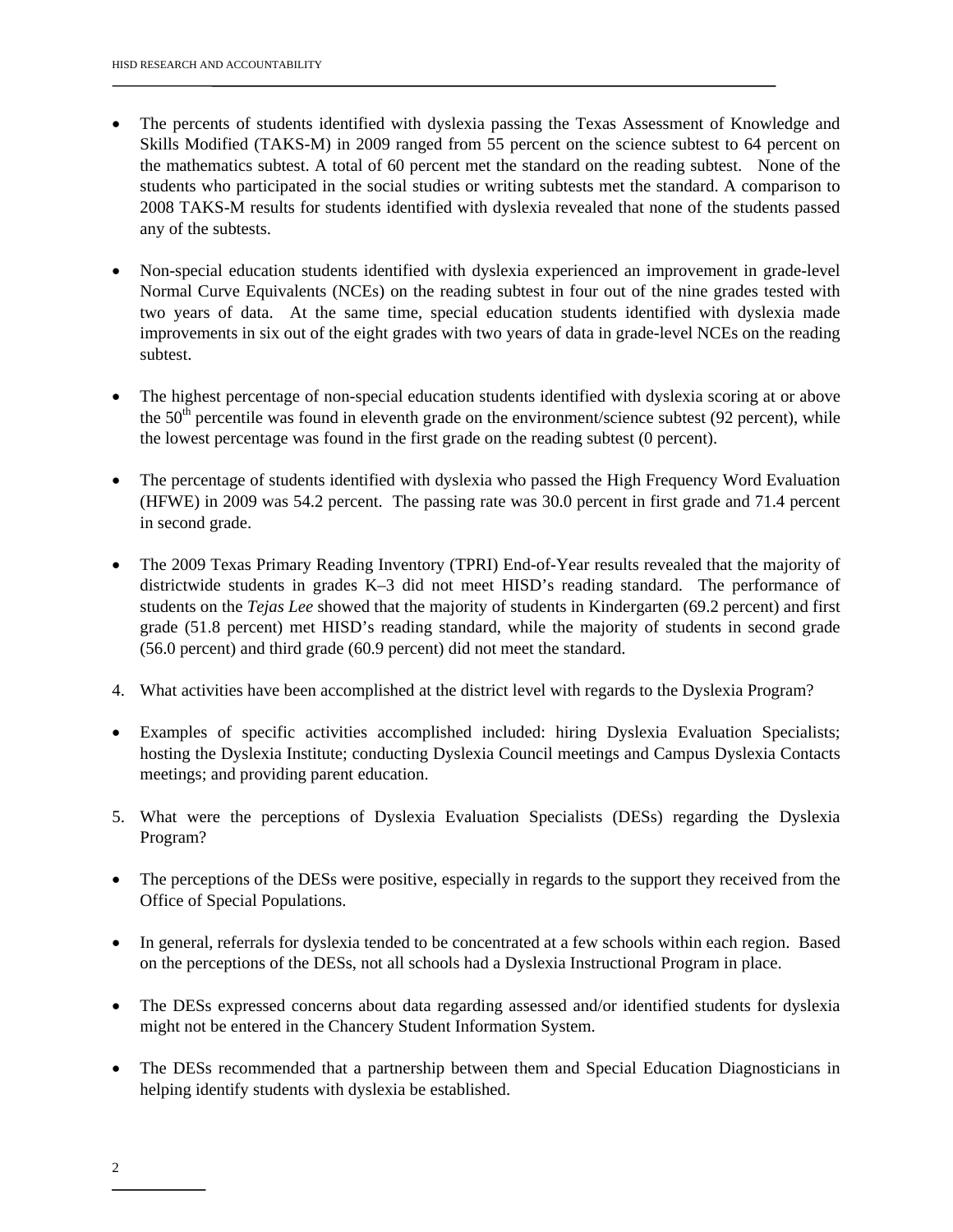# **Recommendations**

- 1. Efforts to increase parent awareness should be continued in order to increase parent-initiated referrals, which may address the under-representation of African American and Hispanic students identified with dyslexia. In particular, parent education efforts regarding dyslexia at the campus level should be fulfilled and documented.
- 2. The concentration of referrals coming from the same schools may be related to the fact that not every campus has a Dyslexia Intervention Program (DIP)-trained Dyslexia Instructional Support Teacher (DIST). There needs to be a district policy to enforce the state mandate to have a DIP-trained DIST that has time in their schedule to provide instruction to students identified with dyslexia at every campus. This may also increase referrals among all the regions since most of the students identified with dyslexia are concentrated predominately among two regions.
- 3. The accuracy of student information regarding students assessed and/or identified for dyslexia in the Chancery Student Information System is critical in determining program effectiveness. There needs to be a process in place to ensure that student data are being entered at the schools. Although three training sessions on "Chancery Dyslexia Data Input" were offered during the school year, the number of attendees was low. This is important to note since staff responsible for entering student data may not be familiar with the Chancery Dyslexia Data Entry Form, which was developed this school year.
- 4. The district's effort to address the low numbers of students identified with dyslexia by hiring five DESs has increased the number of students identified with dyslexia by 38 percent. However, the percent of students identified with dyslexia in the district is still well below one percent. It is recommended that a partnership with the Office of Special Education Services and Child Study be established in order to work together in identifying students who may need dyslexia services. Special Education Diagnosticians should be permitted to identify students for dyslexia as they are evaluating students; this may require that Special Education Diagnosticians receive dyslexia-related training. This partnership will help ensure that students who need special education or 504 services will be identified.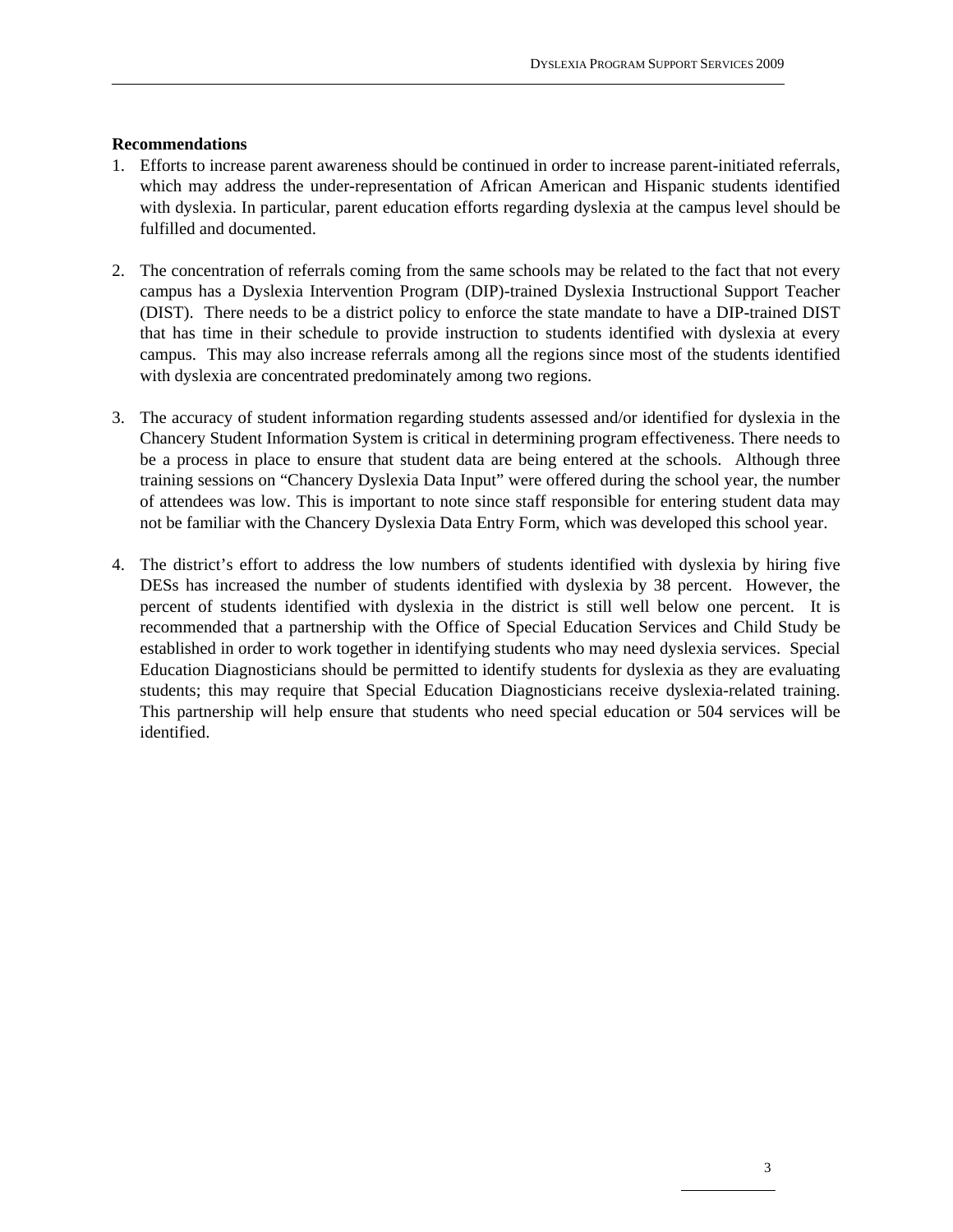# **DYSLEXIA PROGRAM SUPPORT SERVICES 2008–2009**

# **Introduction**

#### **Program Description**

 The purpose of the Houston Independent School District (HISD) dyslexia program is to identify, assess and serve students having dyslexia and related disorders that limit their ability in learning to read, write, or spell. This is accomplished by providing support to students, parents, and training for the campus dyslexia support teachers. It is the goal of the Dyslexia Program Support Services to facilitate HISD's vision for a comprehensive dyslexia program focusing on prevention, identification, and intervention. Dyslexia Program Support Services facilitates implementation and coordination of the HISD districtwide dyslexia reading program for general education. The program is primarily responsible for providing on-going support and training for general education dyslexia intervention teachers as well as support for existing campus instructional efforts with students who are at risk of serious reading difficulties.

#### **Program Rationale, Goals, and Objectives**

In Texas, the identification and instruction of students with dyslexia and related disorders is mandated and structured by two statues and one rule. Texas Education Code (TEC) Section §38.003 defines dyslexia and related disorders, mandates testing and providing instruction for students with dyslexia, and gives the State Board of Education authority to adopt rules and standards to administer testing and instruction. Instructional assistance is available for students who demonstrate difficulty during early reading instruction, i.e., kindergarten, first, and second grades through Texas Education Code (TEC) §28.006. The instructional program for students with dyslexia or a related disorder should be offered in a small class setting and include reading, writing, and spelling as appropriate for students in kindergarten through twelfth grade. Chapter 19 of Texas Administrative Code (TAC) §74.28 outlines the responsibilities of districts and charter schools in the delivery of services to students with dyslexia and mandates parent education on the services and two options available to students. Section 504 of the Rehabilitation Act of 1973 establishes assessment and evaluation standards and procedures for students in general education, and IDEA 2004 establishes assessment and evaluation standards and procedures for students referred for Special Education services.

#### **Program Personnel**

Dyslexia Program Support Services is under the Assistant Superintendent of the Office of Special Populations. Within this program, there is one coordinator who facilitates and supports the Dyslexia Program Support Services. Within each region there is one Special Population Manager that serves as support or resource to schools regarding various aspects of the dyslexia program. Also, there are five Dyslexia Evaluation Specialists (DES) assigned to each region. The DES assesses for dyslexia and related disorders under Section 504. Every campus should have a campus Dyslexia Instructional Support Teacher (DIST). The DIST provides dyslexia, small group instruction to identified students. Campuses should also have a Campus Dyslexia Contact Person who facilitates the implementation of the campus dyslexia program and parent education program. In addition, campuses must designate a Section 504 coordinator.

#### **Purpose of the Evaluation Report**

The purpose of this report was to evaluate the Dyslexia Program Support Services. Specifically, the evaluation was designed to identify and describe program activities and to analyze student performance data. The following research questions were addressed: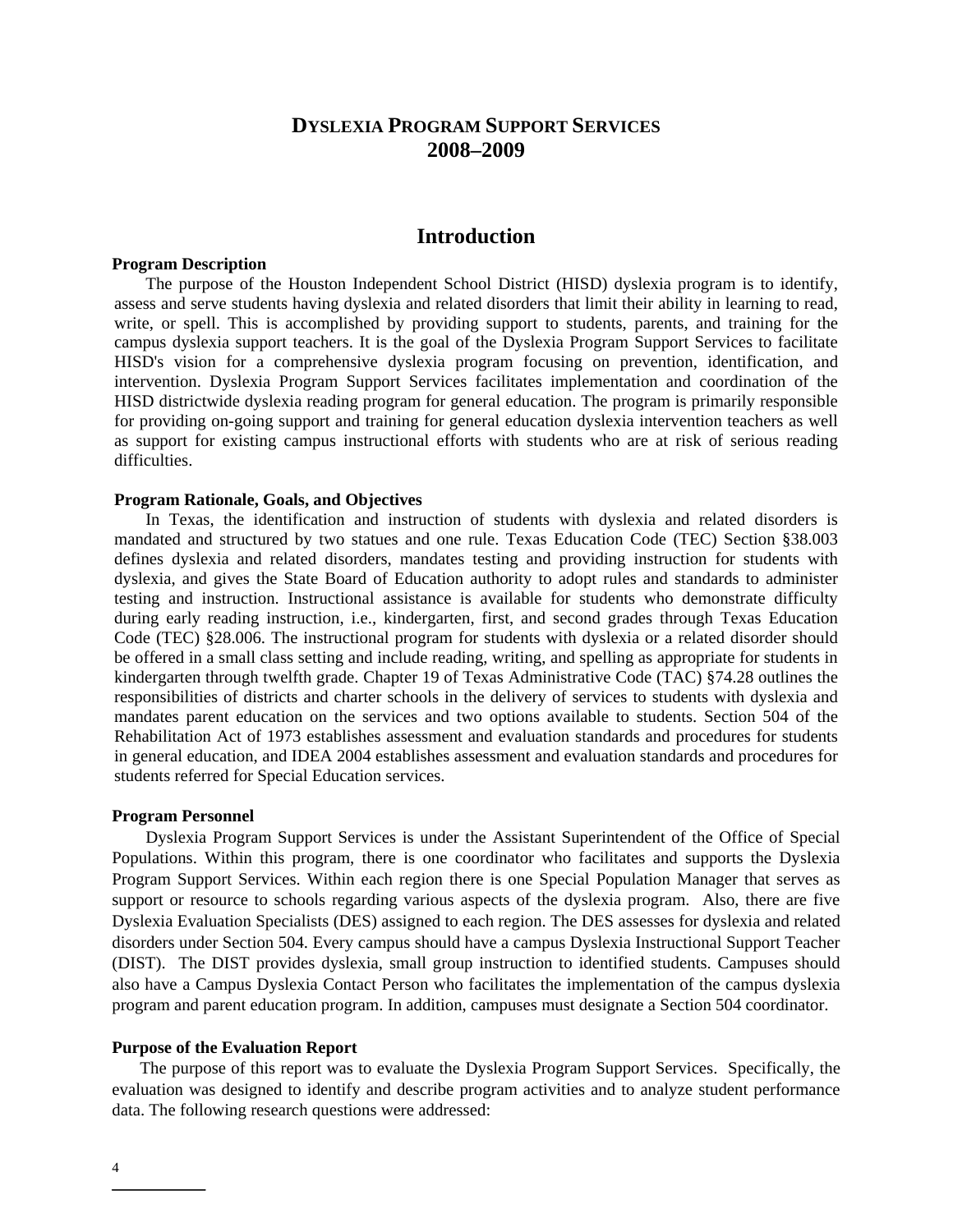- 1. What professional development activities were provided to teachers, and what were the levels of participation in these activities?
- 2. How many students were identified as eligible to receive dyslexia services, and what was the demographic profile of these students?
- 3. What was the academic performance of students receiving dyslexia services?
- 4. What activities have been accomplished at the district level with regards to the Dyslexia Program?
- 5. What were the perceptions of Dyslexia Evaluation Specialists (DESs) regarding the Dyslexia Program?

# **Methods**

#### **Data Collection**

In order to assess the degree to which the instructional skills of school personnel were addressed, information was collected about the professional development activities that were offered to HISD staff. A description of each opportunity was obtained and an accounting of the number of participants that attended these sessions was recorded using the 2008–2009 "E-Train" database. Information regarding the Dyslexia Program was collected through interviews with the manager of Dyslexia Program Support Services and also HISD's website.

 A focus group was conducted at the end of the 2008–2009 school year. The focus group brought together Dyslexia Evaluation Specialists (DES) to participate in a guided discussion. A script was developed, which was used to facilitate the discussion with the DES. The script included questions about their first year as a DES, most common types of referrals, challenges in evaluating students for dyslexia, and improvements that can be made to the program.

Achievement data from the 2007–2008 school year was compared to the 2008–2009 school year. Specifically, results of students identified with dyslexia on the Texas Assessment of Knowledge and Skills (TAKS) were analyzed in reading/ELA and mathematics for grades 3–11; in writing grades 4 and 7; in science grades 5, 8, 10, and 11; and in social studies grades 8, 10, and 11. Results of students on the TAKS Reading with Dyslexia Bundled Accommodations for grades 3–8 were also analyzed. In addition, students' performance on the Stanford 10 and *Aprenda 3* was examined in reading, math, language, environment/science, and social science for grades 1–11. Both the National Percentile Ranks (NPRs) and Normal Curve Equivalents (NCEs) on the Stanford 10 and *Aprenda* 3 tests for non-special education students identified with dyslexia and special education students identified with dyslexia were reported for 2008 and 2009. Both years reflect the updated 2007 norms so that a two-year comparison could be made. All data, and subsequent comparisons, utilize the 2007 norms created by Pearson so that a more approximate analysis can be made. Also, the performance of students identified with dyslexia on the High Frequency Word Evaluation (HFWE) was calculated. The HFWE is required for promotion in first and second grades. End-of-year districtwide results of all HISD students in kindergarten and in grades 1– 3 on the Texas Primary Reading Inventory (TPRI) and "*El Inventario de Lectura en Español de Tejas*" (*Tejas LEE)* for 2009 were also examined. The TPRI/*Tejas LEE* measures students' reading and comprehension skills in English and Spanish. TPRI/*Tejas LEE* are used to monitor student progress and are used for placement in an Accelerated Reading Instruction (ARI) program. For each grade level, HISD develops a reading standard that students either meet or do not meet.

#### **Participants**

The total student population of HISD in 2008–2009 was 200,225 as reported in the Public Education Information Management System (PEIMS) data file. A total of 432 students were identified with dyslexia as reported in the Chancery Student Information System (SIS) as of June 1, 2009. Less than one percent of the student population was identified with dyslexia.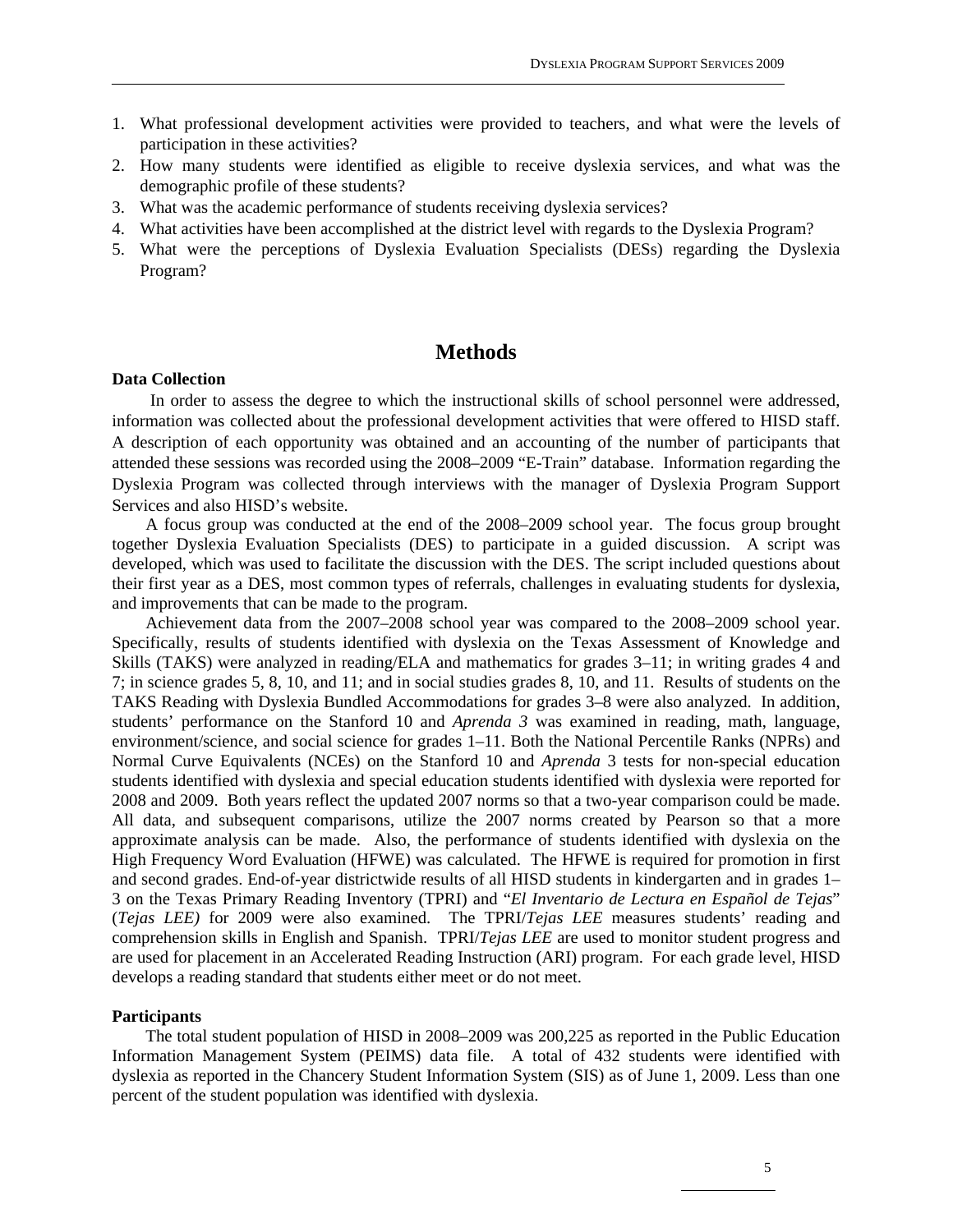# **Results**

# **What professional development activities were provided to teachers and what were the levels of participation in these activities?**

 Dyslexia Program Support Services provided dyslexia-related training throughout the 2008–2009 school year. **Table 1** (see page 7) provides a list of professional development in-services and includes the number of sessions and participants. The training topics included: Dyslexia Intervention Program, Esperanza, Orton-Gillingham (O-G) Method across Content Areas, Dyslexia Referral Process, Chancery Dyslexia Data Input, Writing 504 Dyslexia Plans, Classroom Technology for Struggling Readers and Writers, Irlen Screener, and Diagnostic Assessment of Dyslexia.

#### *Dyslexia Intervention Program*

Dyslexia Program Support Services in collaboration with Professional Development Services offered three Dyslexia Intervention Program (DIP) sessions for new school-based Dyslexia Instructional Support Teachers. The training dates were June 2, 2008, October 30, 2008, and February 4, 2009. Principals were asked to designate a least one certified teacher who would provide dyslexia instruction for students to attend DIP training. DIP training addressed state requirements for individualized, intensive, multisensory methods of teaching students who may be identified with dyslexia or a related disorder. DIP was based on the structured, sequential alphabetic phonics teaching strategy and includes all the components of the alphabetic principle, reading, writing, spelling, and study skills. Ten training days were required to receive certification. DIP training was also offered through Region IV Education Service Center. A total of 58 teachers completed the DIP training during the 2008–2009 school year. It is estimated that 64 out of 296 campuses did not have a DIP-trained teacher on their campus during the 2008–2009 school year. Also, two refresher course sessions were offered to teachers who had previously completed DIP training. The sessions were held on November 18, 2008 and December 3, 2008. A total of 23 teachers attended the refresher course.

#### *Esperanza*

Dyslexia Program Support Services offered four kindergarten and four Grades 1–5 Esperanza sessions. The training dates for Kindergarten Esperanza were June 18, 2008, February 3, 2009, March 31, 2009, and April 14, 2009. A total of 39 participants attended the Kindergarten Esperanza session. The training dates for Grades 1–5 Esperanza were June 19, 2008, February 4, 2009, and April 1 and 15, 2009. A total of 53 participants attended the Grades 1–5 Esperanza session. Esperanza is a multisensory structured language program designed for Spanish-speaking students struggling in reading/dyslexia. The course included methods for teaching phonological awareness skills; methods for direct instruction of the alphabetic principle, reading decoding and comprehension, and writing; methods of direct instruction of spelling rules and application of those rules; and methods for receptive and expressive vocabulary instruction.

#### *Orton-Gillingham (O-G) Method Across Content Areas*

 On October 28, 2008, teachers had an opportunity to attend an in-service training entitled, "O-G Method Across Content Areas." A total of 25 participants attended the training. Teachers learned about morphology and its role in decoding and vocabulary development. Emphasis was placed on the multisensory integration of learning the parts of words, an approach which incorporated language origins of English into the development of children's thinking, reading, mathematics, and social studies skills.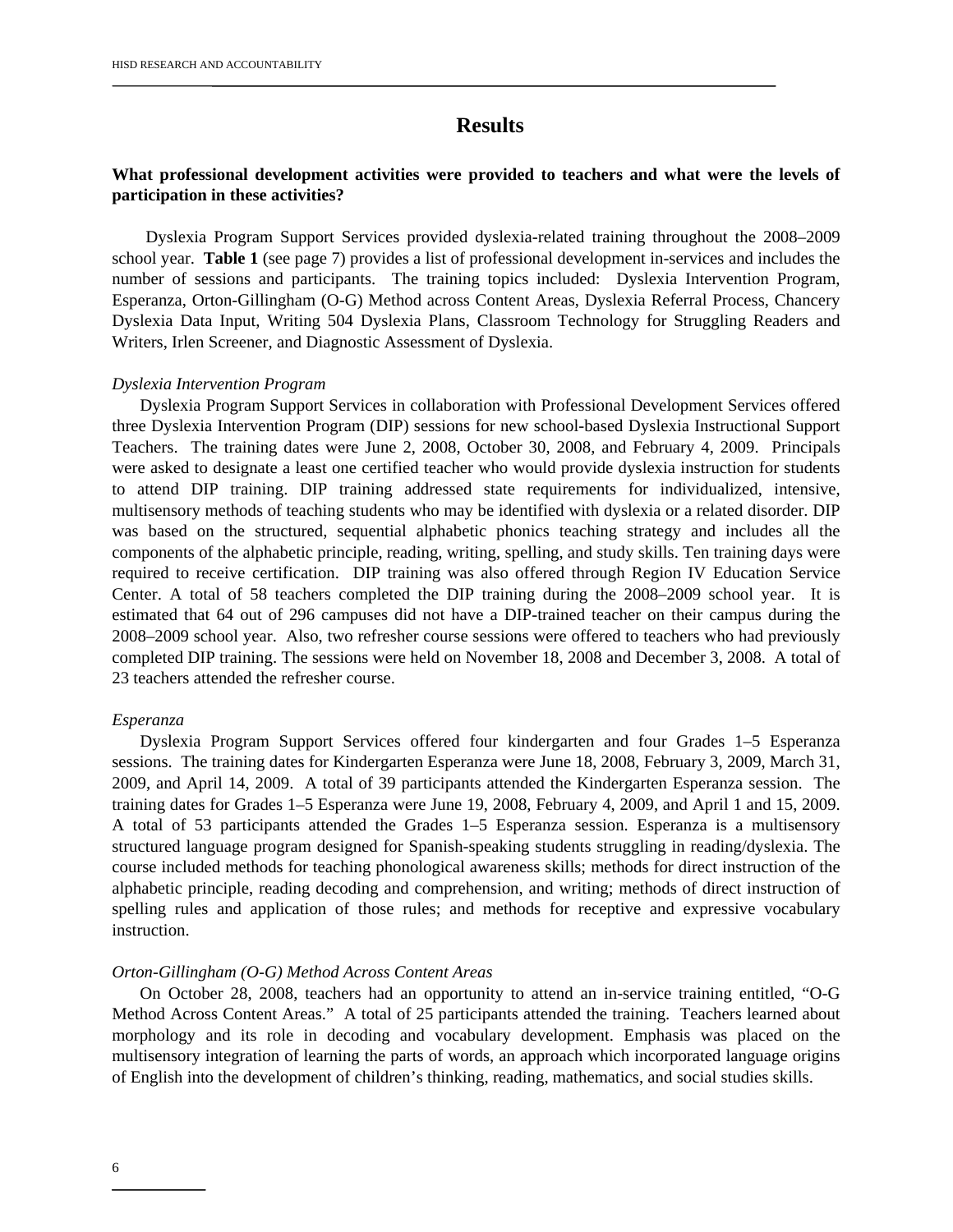| Year                                                    |               |                   |
|---------------------------------------------------------|---------------|-------------------|
| <b>Training Topic</b>                                   | N of Sessions | N of Participants |
| Dyslexia Intervention Program (DIP)                     |               | 58                |
| Dyslexia Intervention Program (DIP) Refresher           |               | 23                |
| Esperanza Kindergarten                                  |               | 39                |
| Esperanza Grades 1-5                                    |               | 53                |
| Orton-Gillingham (O-G) Method Across Content Areas      |               | 25                |
| Dyslexia Referral Process                               |               | 128               |
| Chancery Dyslexia Data Input                            |               | 22                |
| Writing 504 Dyslexia Plans                              |               | 17                |
| Classroom Technology for Struggling Readers and Writers |               | 86                |
| Irlen Screener                                          |               | 48                |
| Diagnostic Assessment of Dyslexia                       |               | 36                |
| Total                                                   | 29            | 535               |

| Table 1. Professional Development Provided by Dyslexia Program Support Services during the 2008–2009 School |  |
|-------------------------------------------------------------------------------------------------------------|--|
| $V_{\alpha\alpha r}$                                                                                        |  |

#### *Dyslexia Referral Process*

Dyslexia Program Support Services offered five sessions on the "Dyslexia Referral Process." A total of 128 participants attended the training. The training dates were: October 29, 2008, November 6 and 13, 2008, December 2, 2008 and February 12, 2009. This course provided information on the referral process for assessment of dyslexia and related disorders. Participants reviewed updates for the current school year. Also, participants reviewed the dyslexia handbook and district, federal, and state guidelines regarding the referral process for dyslexia**.** 

#### *Chancery Dyslexia Data Input*

Dyslexia Program Support Services offered three sessions on "Chancery Dyslexia Data Input." The sessions were held on November 12, 2008 and March 26 and 31, 2009. The course was intended for persons directly involved with data input. A total of 22 participants attended the training. The course provided training on the types of data requested for data field input under Special Services. Specifically, the training addressed data quality for Dyslexia Program Status, Dyslexia Student Monitoring Information, Dyslexia Assessment Information, Scores and Comments, and Dyslexia Services Information action tabs. The training also addressed Section 504: Behavior, Accommodations and Manifestation Determination data as well as Special Services: Referral Date and Parent Consent data.

#### *Writing 504 Dyslexia Plans*

Dyslexia Program Support Services offered two sessions on "Writing 504 Dyslexia Plans." The training was held on March 11 and 24, 2009. A total of 17 participants attended the training. Participants were provided with an understanding of dyslexia assessment results and also how to use assessment data for modifying instructional strategies and objectives. The sessions included small group activities on writing Section 504 educational plans for students identified as having dyslexia or a related disorder.

#### *Classroom Technology for Struggling Readers and Writers*

 Dyslexia Program Support Services offered training entitled, "Classroom Technology for Struggling Readers and Writers." The training was held on March 10, 2009. A total of 86 participants attended the training. Students with dyslexia from Pleasant Grove ISD presented technology used within the classroom for all academic subjects. Participants learned how technology can be used in a regular education classroom; how to teach global learning for academics and TAKS writing; how to download material into MP3 players; how to use dyslexia software; and how to download books online.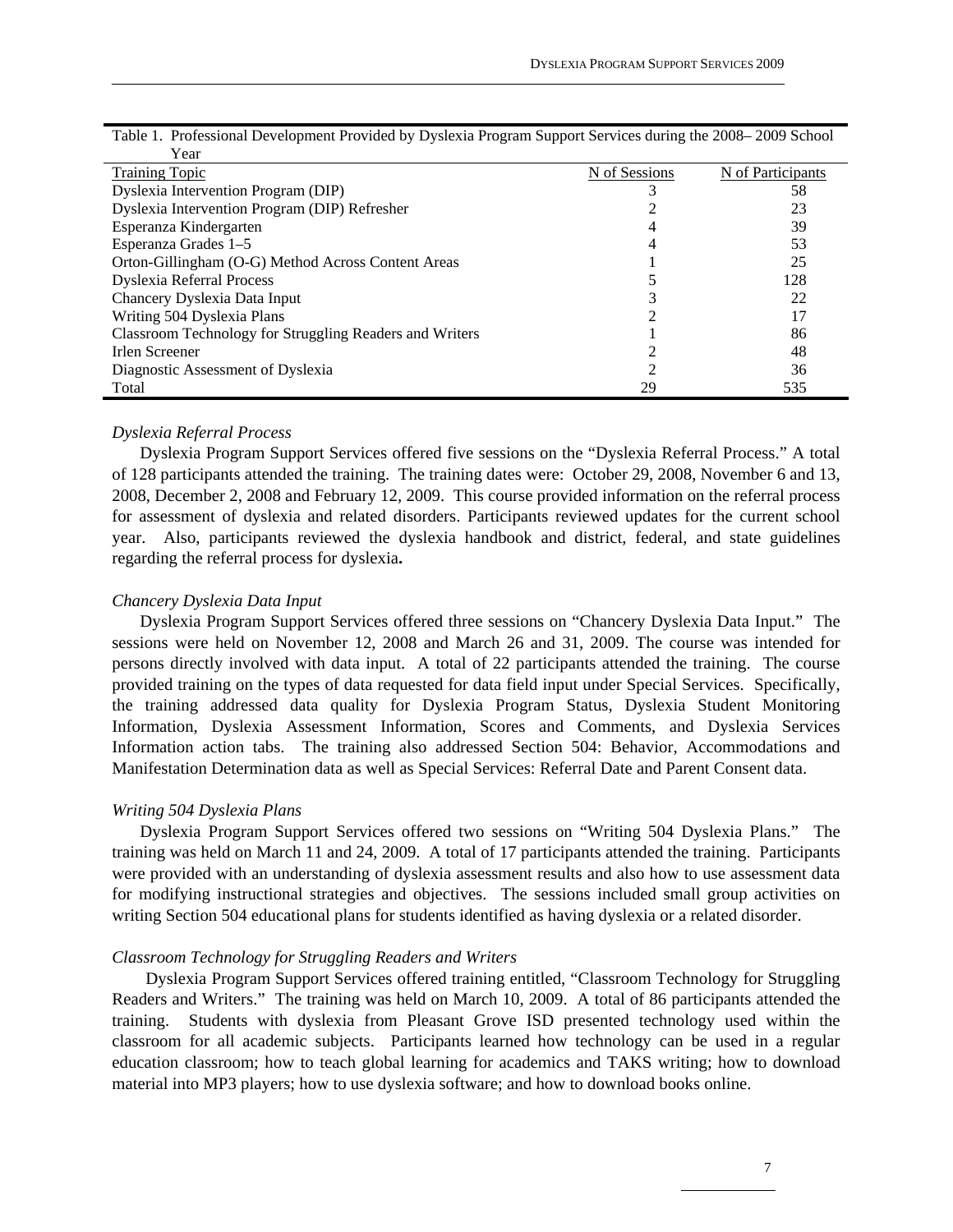#### *Irlen Screener Training*

Dyslexia Program Support Services offered Irlen Screener training. The training dates were November 19–20, 2008 and May 6–7, 2009. Each training session lasted for two days. A total of 48 participants attended the training. Irlen Syndrome is a perceptual problem with how the brain perceives and processes visual information, which can be reduced or eliminated through the Irlen Method, a reading-based assessment determining the best colored plastic overlays to be used over reading materials. The Irlen Screener training addressed the following:

- identifying individuals with Irlen Syndrome;
- common learning and behavioral characteristics of individuals with Irlen Syndrome;
- how perception affects reading, math, copying, and writing skills;
- how perception can affect depth perception and sensory integration;
- how to test using the Irlen Reading Perceptual Scale (IRPS);
- intervention strategies including colored overlays; and
- hands-on practice using the IRPS.

#### *Diagnostic Assessment of Dyslexia*

Dyslexia Program Support Services offered two sessions on Diagnostic Assessment of Dyslexia. The sessions were held on February 11, 2009 and March 26, 2009. A total of 36 participants attended the training. The sessions covered current information on state and district dyslexia assessment requirements; the purposes and goals of assessment; guidelines for the diagnostic assessment of dyslexia; and the instructional components and approaches for students identified as having dyslexia or a related disorder. Lastly, the sessions discussed how to improve instructional strategies based on assessment data.

# **How many students were identified as eligible to receive dyslexia services, and what was the demographic profile of these students?**

A total of 432 students were identified as eligible to receive dyslexia services during the 2008–2009 school year compared to 313 during the 2007–2008 school year. This accounted for a 38 percent increase in the number of students identified as eligible to receive dyslexia services. **Table 2** (see page 9) provides the number of students identified as eligible to receive dyslexia services by region. The West Region had the highest number of identified students, followed by the Central Region. About 70 percent of students identified with dyslexia are concentrated among these two regions. The Alternative Region had the lowest number of students identified as eligible to receive dyslexia services.

**Table 3** (see page 9) provides the demographic profile of students identified as eligible to receive dyslexia services during the 2008–2009 school year compared to the 2007–2008 school year. The majority of students were male (63 percent) compared to female (37 percent). Also, during the 2008–2009 school year, 40 percent of students identified with dyslexia were White, while at the district level they represented eight percent of the student population. At the district level, Hispanic students represented 61 percent of the student population, and represented 39 percent of students identified with dyslexia. African American students made up 28 percent of the student population in the district, while they made up 20 percent of students identified with dyslexia. First grade had the lowest percent of students identified as eligible to receive dyslexia services (2 percent), while ninth and tenth grades had the highest percent of students (12 percent each).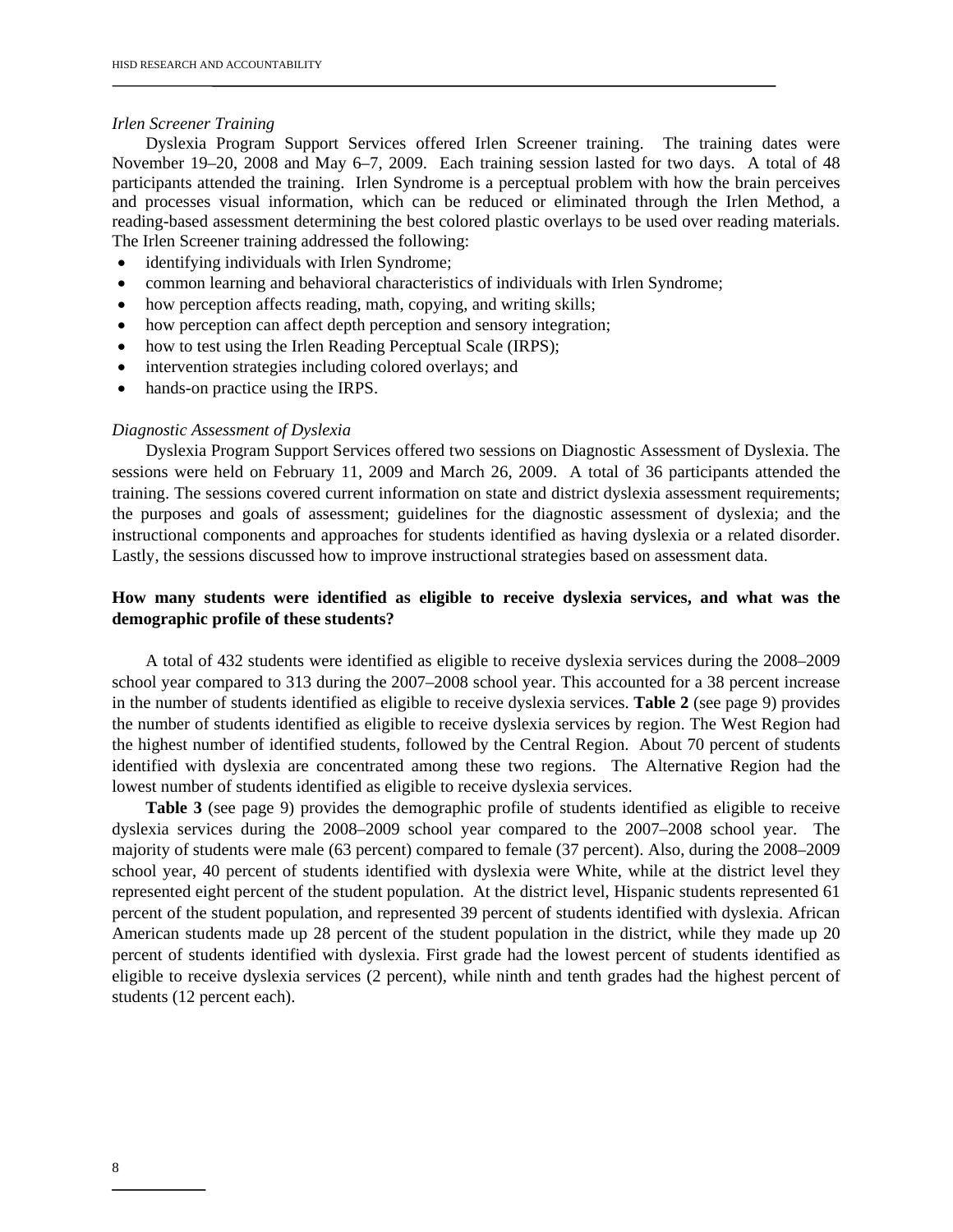| Table 2. Number of Students Identified with Dyslexia by Region: 2009 |     |  |
|----------------------------------------------------------------------|-----|--|
| Region                                                               | N   |  |
| Alternative                                                          | 8   |  |
| Central                                                              | 137 |  |
| East                                                                 | 54  |  |
| North                                                                | 37  |  |
| South                                                                | 31  |  |
| West                                                                 | 164 |  |
| Special Ed. Dept.                                                    |     |  |
| Total                                                                | 432 |  |

| Table 3. Demographic Profile of Identified Students with Dyslexia: 2008 and 2009 |                         |                |                 |                 |                         |               |  |  |  |
|----------------------------------------------------------------------------------|-------------------------|----------------|-----------------|-----------------|-------------------------|---------------|--|--|--|
|                                                                                  | 2008                    |                |                 | 2009            | 2009 District           |               |  |  |  |
| Gender                                                                           | $\overline{\mathbf{N}}$ | $\frac{0}{2}$  | $\underline{N}$ | $\frac{\%}{37}$ | $\overline{\mathbf{N}}$ | $\frac{0}{0}$ |  |  |  |
| Female                                                                           | 119                     | 38             | 159             |                 | 98,094                  | 49            |  |  |  |
| Male                                                                             | 194                     | 62             | 273             | 63              | 102,131                 | 51            |  |  |  |
| Race/Ethnicity                                                                   |                         |                |                 |                 |                         |               |  |  |  |
| Asian                                                                            | $\overline{2}$          | $\mathbf{1}$   | 3               | $\leq$ 1        | 6,501                   | 3             |  |  |  |
| African American                                                                 | 60                      | 19             | 86              | 20              | 55,582                  | 28            |  |  |  |
| Hispanic                                                                         | 127                     | 41             | 169             | 39              | 122,278                 | 61            |  |  |  |
| White                                                                            | 124                     | 40             | 174             | 40              | 15,707                  | $\,8\,$       |  |  |  |
| Grade Level                                                                      |                         |                |                 |                 |                         |               |  |  |  |
| $1^{\rm st}$                                                                     | 4                       | 1              | 10              | 2               |                         |               |  |  |  |
| 2 <sup>nd</sup>                                                                  | 9                       | 3              | 15              | 3               |                         |               |  |  |  |
| 3 <sup>rd</sup>                                                                  | 23                      | $\overline{7}$ | 31              | $\overline{7}$  |                         |               |  |  |  |
| 4 <sup>th</sup>                                                                  | 27                      | 9              | 41              | 9               |                         |               |  |  |  |
| $5^{\text{th}}$                                                                  | 32                      | 10             | 45              | 10              |                         |               |  |  |  |
| 6 <sup>th</sup>                                                                  | 32                      | 10             | 42              | 10              |                         |               |  |  |  |
| 7 <sup>th</sup>                                                                  | 32                      | 10             | 46              | 11              |                         |               |  |  |  |
| 8 <sup>th</sup>                                                                  | 51                      | 16             | 45              | 10              |                         |               |  |  |  |
| 9 <sup>th</sup>                                                                  | 55                      | 18             | 50              | 12              |                         |               |  |  |  |
| $10^{\text{th}}$                                                                 | 30                      | 10             | 52              | 12              |                         |               |  |  |  |
| $11^{\text{th}}$                                                                 | 11                      | 4              | 37              | 9               |                         |               |  |  |  |
| $12^{th}$                                                                        | 7                       | $\overline{c}$ | 18              | 4               |                         |               |  |  |  |
| Total                                                                            | 313                     | 100            | 432             | 100             | 200,225                 | 100           |  |  |  |
| Note: Data were generated using Chancery Student Information System and PEIMS.   |                         |                |                 |                 |                         |               |  |  |  |

#### **What was the academic performance of students receiving dyslexia services?**

#### *Texas Assessment of Knowledge and Skills (TAKS)*

 The performance of students identified with dyslexia on the TAKS was analyzed for each of the subtests by grade for 2008 and 2009. **Table 4** (see page 10) presents the TAKS results in reading and also the TAKS with Bundled Dyslexia Accommodations (BDA) reading results. A total of 308 students identified with dyslexia took the TAKS reading subtest, while 106 took the TAKS with BDA. The percent of students identified with dyslexia meeting the standard on the TAKS reading subtest in 2009 ranged from 59 percent in third grade to 89 percent in eighth grade. The passing rate for students tested on the TAKS with BDA ranged from 64 percent in fifth grade to 93 percent in eighth grade in 2009. The percent of students identified with dyslexia who met the standard on the TAKS reading subtest increased in four out the seven grades with data from 2008 to 2009. Overall, the percent of students identified with dyslexia passing the TAKS increased from 76 percent in 2008 to 78 percent in 2009, while the percent of students passing decreased on the TAKS with BDA from 82 in 2008 to 78 in 2009.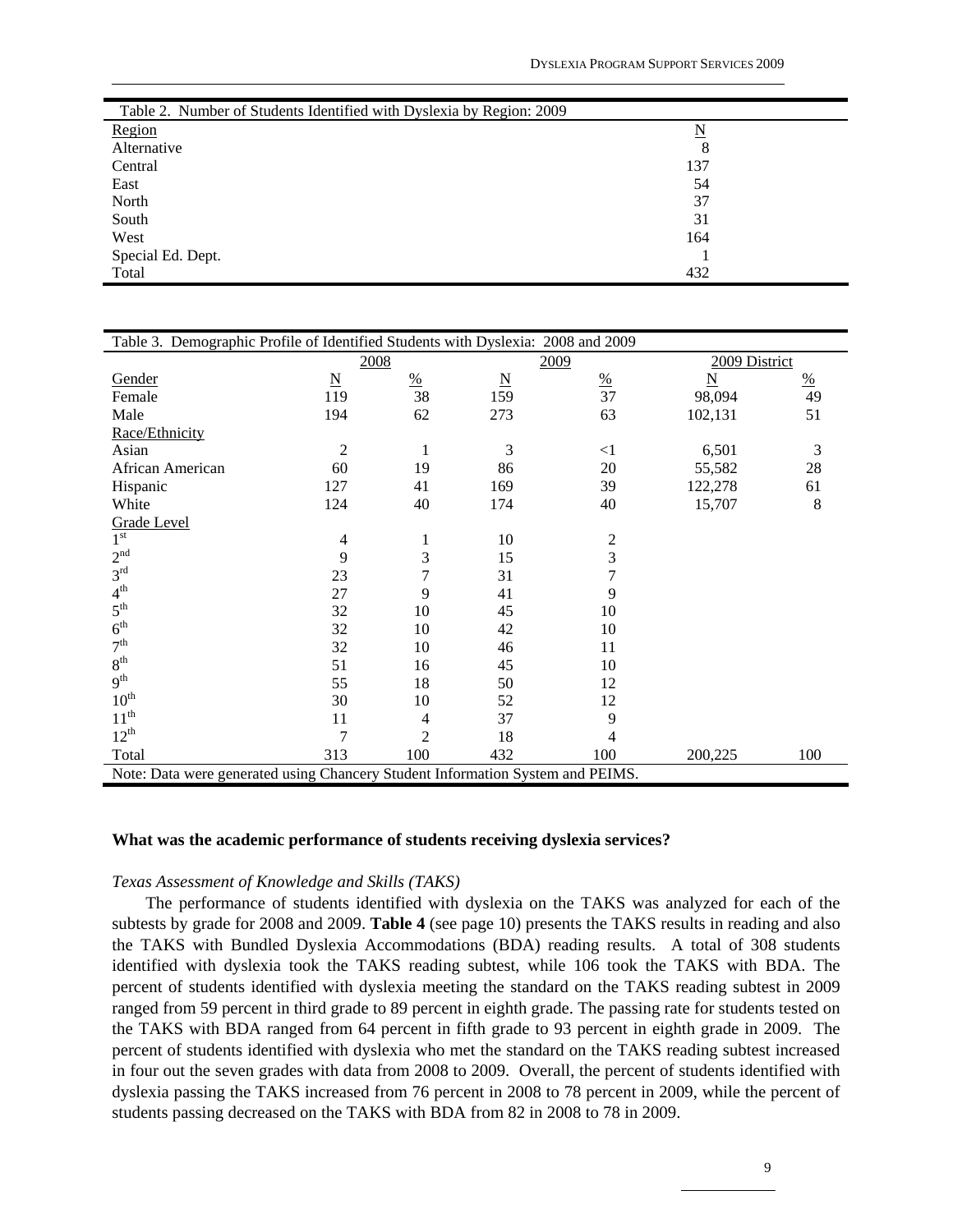| Table 4. TAKS Results in Reading (Grades 3–11) for Students Identified with Dyslexia: Spring 2008 and 2009 |                                                                                                                          |        |      |      |                      |           |      |  |
|------------------------------------------------------------------------------------------------------------|--------------------------------------------------------------------------------------------------------------------------|--------|------|------|----------------------|-----------|------|--|
| Grade                                                                                                      | <b>TAKS/TAKS</b>                                                                                                         | Number |      |      | Percent Met Standard | Percent   |      |  |
|                                                                                                            | w/BDA                                                                                                                    | Tested |      |      |                      | Commended |      |  |
|                                                                                                            |                                                                                                                          | 2008   | 2009 | 2008 | 2009                 | 2008      | 2009 |  |
| 3                                                                                                          | <b>TAKS</b>                                                                                                              | 31     | 29   | 68   | 59                   | 32        | 21   |  |
|                                                                                                            | TAKS w/BDA                                                                                                               | 18     | 18   | 78   | 67                   | 39        | 22   |  |
| 4                                                                                                          | <b>TAKS</b>                                                                                                              | 29     | 32   | 72   | 81                   | 10        | 13   |  |
|                                                                                                            | TAKS w/BDA                                                                                                               | 20     | 20   | 85   | 90                   | 15        | 5    |  |
| 5                                                                                                          | <b>TAKS</b>                                                                                                              |        | 35   | *    | 66                   | ∗         | 17   |  |
|                                                                                                            | TAKS w/BDA                                                                                                               |        | 25   | *    | 64                   | ∗         | 20   |  |
| 6                                                                                                          | <b>TAKS</b>                                                                                                              | 33     | 29   | 91   | 72                   | 55        | 34   |  |
|                                                                                                            | TAKS w/BDA                                                                                                               | 13     | 16   | 100  | 81                   | 62        | 25   |  |
| 7                                                                                                          | <b>TAKS</b>                                                                                                              | 35     | 35   | 80   | 80                   | 23        | 23   |  |
|                                                                                                            | TAKS w/BDA                                                                                                               | 10     | 13   | 70   | 85                   | 10        | 23   |  |
| 8                                                                                                          | TAKS                                                                                                                     | 0      | 38   |      | 89                   |           | 26   |  |
|                                                                                                            | TAKS w/BDA                                                                                                               | 0      | 14   |      | 93                   |           | 14   |  |
| 9                                                                                                          | <b>TAKS</b>                                                                                                              | 46     | 40   | 67   | 73                   | 24        | 15   |  |
| 10                                                                                                         | TAKS                                                                                                                     | 25     | 39   | 80   | 85                   | $\theta$  | 13   |  |
| 11                                                                                                         | <b>TAKS</b>                                                                                                              | 14     | 32   | 86   | 88                   |           | 6    |  |
| Total                                                                                                      | TAKS                                                                                                                     | 214    | 308  | 76   | 78                   | 24        | 19   |  |
|                                                                                                            | TAKS w/BDA                                                                                                               | 51     | 106  | 82   | 78                   | 31        | 18   |  |
|                                                                                                            | Note: English and Spanish results are combined. Third, fifth, and eighth grade results reflect the first administration. |        |      |      |                      |           |      |  |

\*Fewer than five students tested.

 **Table 5** (see page 11) shows the performance of students identified with dyslexia on the TAKS mathematics subtest for 2008 and 2009. There was a total of 312 students identified with dyslexia in 2009 compared to 214 in 2008 who took the mathematics subtest. The TAKS mathematics passing rate for students identified with dyslexia increased in five out of the seven grades with data from 2008 to 2009. The percent of students identified with dyslexia who met standard in 2009 ranged from 45 percent in tenth grade to 80 percent in fifth grade. The total passing rate for students identified with dyslexia increased from 61 percent in 2008 to 65 percent in 2009. The percent of students identified with dyslexia earning commended performance ranged from seven percent in third grade to 27 percent in fourth and sixth grades.

 **Table 6** (see page 11) shows the performance of students identified with dyslexia on the TAKS science subtest for 2008 and 2009. A total of 143 students identified with dyslexia participated on the TAKS science subtest in 2009 compared to 41 in the 2008. The percent of students identified with dyslexia meeting the standard on the TAKS science subtest in 2009 ranged from 58 percent in tenth grade to 85 percent in eleventh grade. The total percent of students identified with dyslexia who met the TAKS standard in science decreased from 78 percent in 2008 to 71 percent in 2009. Fifty percent of students identified with dyslexia in fifth grade achieved commended performance on the science subtest.

 **Table 7** (see page 11) presents the TAKS social studies results for 2008 and 2009. A total of 111 students identified with dyslexia participated in the social studies subtest in 2008 compared to 40 in 2008. Overall, 90 percent of students identified with dyslexia met the standard on the social studies subtest in 2009, a decrease from the 95 percent who met the standard in 2008. All of the students identified with dyslexia in eleventh grade met the standard on the social studies subtest, followed by 95 percent in eighth grade, and 78 percent in tenth grade.

 **Table 8** (see page 11) presents the TAKS writing results for students identified with dyslexia for 2008 and 2009. A total of 64 students identified with dyslexia took the TAKS writing subtest in 2009. The percent of students identified with dyslexia meeting the standard on the TAKS writing increased in both grades tested from 2008 to 2009. The total passing rate for students identified with dyslexia increased from 66 percent in 2008 to 81 percent in 2009 on the writing subtest.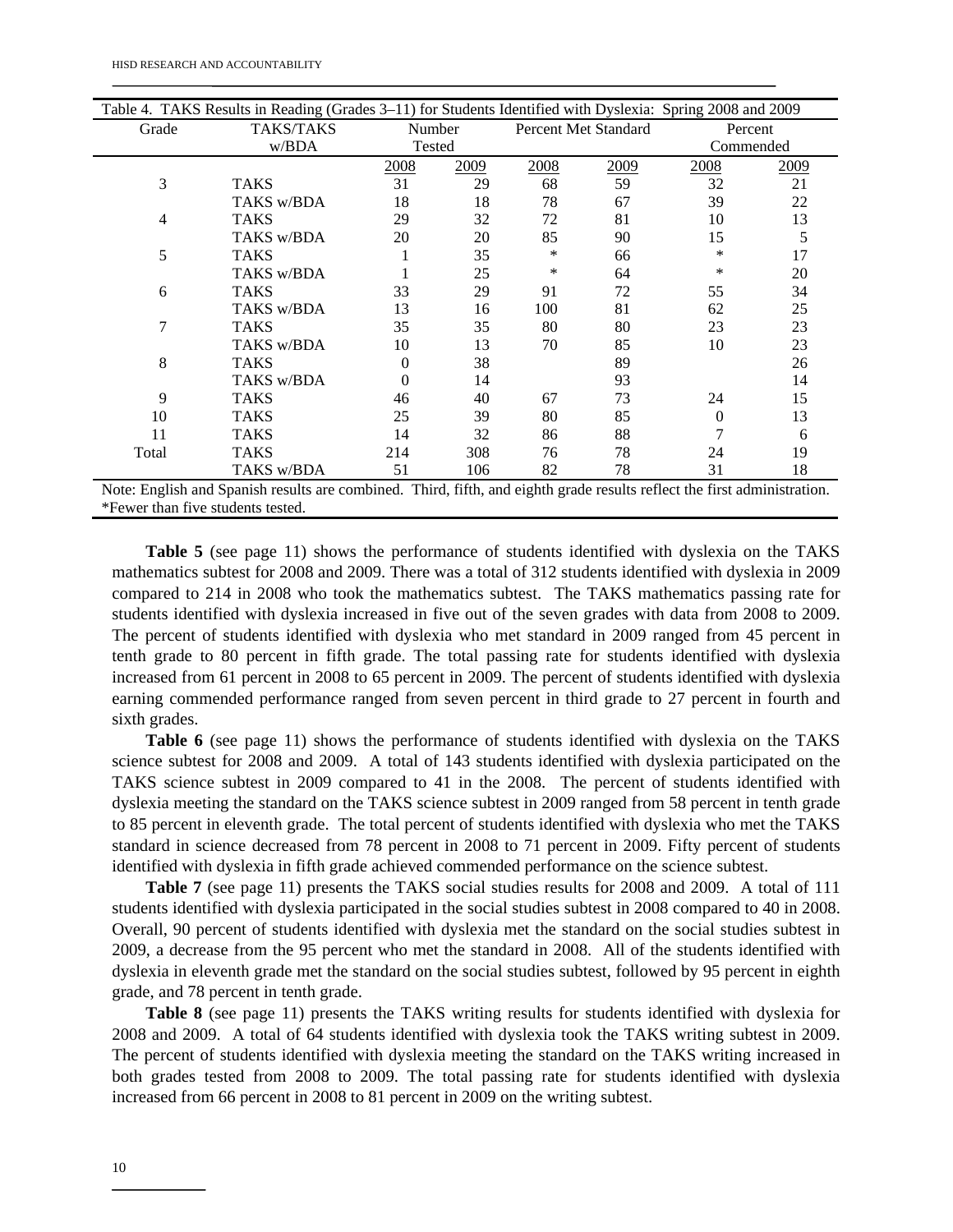| Table 5. TAKS Results in Mathematics (Grades 3–11) for Students Identified with Dyslexia: Spring 2008 and 2009 |        |      |             |      |        |           |  |  |  |
|----------------------------------------------------------------------------------------------------------------|--------|------|-------------|------|--------|-----------|--|--|--|
| Grade                                                                                                          | Number |      | Percent Met |      |        | Percent   |  |  |  |
|                                                                                                                | Tested |      | Standard    |      |        | Commended |  |  |  |
|                                                                                                                | 2008   | 2009 | 2008        | 2009 | 2008   | 2009      |  |  |  |
|                                                                                                                | 29     | 29   | 62          | 69   | 17     |           |  |  |  |
|                                                                                                                | 28     | 33   | 68          | 76   | 18     | 27        |  |  |  |
|                                                                                                                |        | 35   | ∗           | 80   | $\ast$ | 26        |  |  |  |
|                                                                                                                | 35     | 30   | 74          | 60   | 40     | 27        |  |  |  |
|                                                                                                                | 36     | 37   | 47          | 76   | 14     | 14        |  |  |  |
|                                                                                                                |        | 36   | *           | 56   | $\ast$ | 14        |  |  |  |
|                                                                                                                | 46     | 39   | 52          | 56   | 13     | 10        |  |  |  |
| 10                                                                                                             | 25     | 40   | 72          | 45   |        | 8         |  |  |  |
|                                                                                                                | 13     | 33   | 69          | 76   |        | 12        |  |  |  |
| Total                                                                                                          | 214    | 312  | 61          | 65   |        | 16        |  |  |  |

Note: English and Spanish results are combined. Fifth and eighth grade results reflect the first administration. \*Fewer than five students tested.

Table 6. TAKS Results in Science (Grades 5, 8, and 10–11) for Students Identified with Dyslexia: Spring 2008 and 2009

| Grade                                          |      | Number |      | Percent Met | Percent   |      |  |  |
|------------------------------------------------|------|--------|------|-------------|-----------|------|--|--|
|                                                |      | Tested |      | Standard    | Commended |      |  |  |
|                                                | 2008 | 2009   | 2008 | 2009        | 2008      | 2009 |  |  |
|                                                |      | 32     | *    | 81          | ∗         | 50   |  |  |
|                                                |      | 37     | *    | 62          | ∗         | 24   |  |  |
| 10                                             | 25   | 40     | 84   | 58          |           | 15   |  |  |
|                                                | 4،   | 34     | 79   | 85          |           |      |  |  |
| Total                                          |      | 143    | 78   |             | 10        | 24   |  |  |
| Note: English and Spanish results are combined |      |        |      |             |           |      |  |  |

Note: English and Spanish results are combined.

\*Fewer than five students tested.

Table 7. TAKS Results in Social Studies (Grades 8 and 10–11) for Students Identified with Dyslexia: Spring 2008 and 2009

| .     |                                   |        |      |             |           |      |  |
|-------|-----------------------------------|--------|------|-------------|-----------|------|--|
| Grade |                                   | Number |      | Percent Met | Percent   |      |  |
|       |                                   | Tested |      | Standard    | Commended |      |  |
|       | 2008                              | 2009   | 2008 | 2009        | 2008      | 2009 |  |
| 8     |                                   | 38     | *    | 95          | ∗         | 24   |  |
| 10    | 25                                | 40     | 100  | 78          | 20        | 33   |  |
|       | 14                                | 33     | 93   | 100         | 21        | 39   |  |
| Total | 40                                |        | 95   | 90          | 20        | 32   |  |
|       | *Fewer than five students tested. |        |      |             |           |      |  |

| Table 8. TAKS Results in Writing (Grades 4 and 7) for Students Identified with Dyslexia: Spring 2008 and 2009 |                                                 |        |      |             |             |           |  |  |  |  |
|---------------------------------------------------------------------------------------------------------------|-------------------------------------------------|--------|------|-------------|-------------|-----------|--|--|--|--|
| Grade                                                                                                         |                                                 | Number |      | Percent Met |             | Percent   |  |  |  |  |
|                                                                                                               |                                                 | Tested |      | Standard    |             | Commended |  |  |  |  |
|                                                                                                               | 2008                                            | 2009   | 2008 | 2009        | <u>2008</u> | 2009      |  |  |  |  |
|                                                                                                               | 30                                              |        | 60   | 74          |             |           |  |  |  |  |
|                                                                                                               | 35                                              |        |      | 88          | 14          | 24        |  |  |  |  |
| Total                                                                                                         | 65                                              | 64     | 66   | 81          |             | 16        |  |  |  |  |
|                                                                                                               | Note: English and Spanish results are combined. |        |      |             |             |           |  |  |  |  |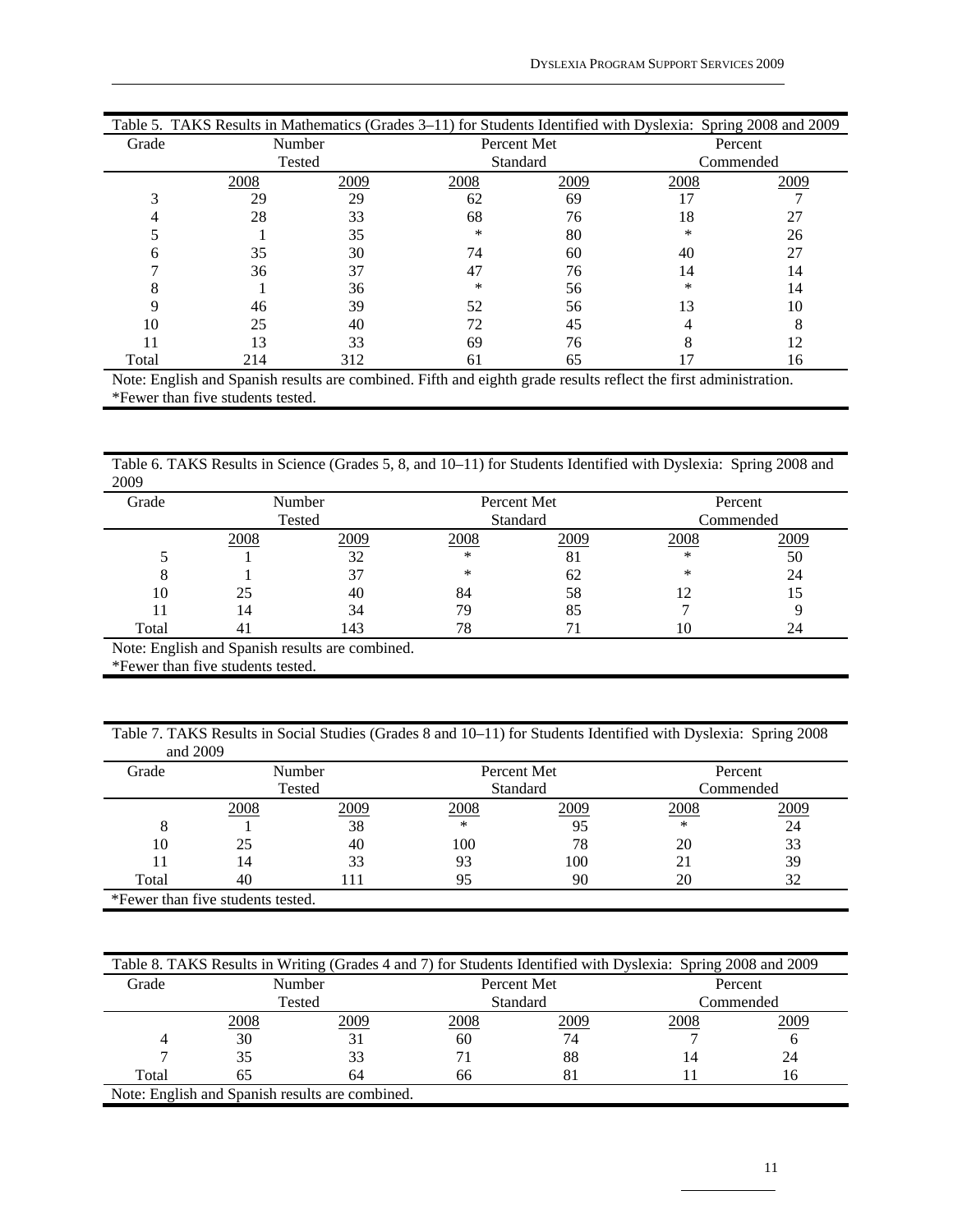**Table 9** shows the performance of students identified with dyslexia on the TAKS reading subtest by subgroup for 2008 and 2009. The performance of African American students identified with dyslexia ranged from 20 percent passing in fifth grade to 100 percent passing in eighth and tenth grades in 2009. The percent of Hispanic students with dyslexia who met the standard ranged from 40 percent in fifth grade to 75 percent in eleventh grade in 2009. The passing rates for White students with dyslexia ranged from 86 percent in ninth grade to 100 percent in eleventh grade in 2009. White students identified with dyslexia outperformed the other subgroups with data on the reading subtest in six out of the nine grades tested. African American students outperformed the other subgroups in two grades tested and had the same performance as White students in ninth grade. The performance of economically disadvantaged students identified with dyslexia ranged form 36 percent in fifth grade to 88 percent in tenth grade in 2009. Special education students identified with dyslexia had passing rates that ranged from 56 percent in seventh grade to 82 percent in fifth grade.

| Table 9. TAKS Results in Reading (Grades 3–11) by Subgroup for Students Identified with Dysiexia. Spring 2006<br>and 2009 |                             |                  |                  |                  |                  |                  |                  |                  |                  |                  |
|---------------------------------------------------------------------------------------------------------------------------|-----------------------------|------------------|------------------|------------------|------------------|------------------|------------------|------------------|------------------|------------------|
| Grade                                                                                                                     | African Am.                 |                  | Hispanic         |                  | White            |                  | Eco. Dis.        |                  | SpecEd           |                  |
| $\overline{3}$                                                                                                            | 2008                        | 2009             | 2008             | 2009             | 2008             | 2009             | 2008             | 2009             | 2008             | 2009             |
| Tested N                                                                                                                  | $\tau$                      | 6                | 14               | 12               | 10               | 9                | 13               | 13               | 13               | 11               |
| Passed %                                                                                                                  | 71                          | 67               | 43               | 42               | 100              | 89               | 46               | 38               | 69               | 73               |
| Comm %                                                                                                                    | 14                          | 17               | 14               | 17               | 70               | 33               | $\boldsymbol{0}$ | 8                | 31               | 27               |
| $\overline{4}$                                                                                                            |                             |                  |                  |                  |                  |                  |                  |                  |                  |                  |
| Tested N                                                                                                                  | $\overline{4}$              | $\tau$           | $\tau$           | 14               | 17               | 11               | 11               | 14               | 13               | 16               |
| Passed %                                                                                                                  | $\ast$                      | 86               | 57               | 71               | 88               | 91               | 55               | 57               | 77               | 69               |
| Comm %                                                                                                                    | $\ast$                      | $\mathbf{0}$     | $\boldsymbol{0}$ | $\boldsymbol{0}$ | 18               | 36               | $\boldsymbol{0}$ | $\mathbf{0}$     | $\,8\,$          | 13               |
| 5                                                                                                                         |                             |                  |                  |                  |                  |                  |                  |                  |                  |                  |
| Tested N                                                                                                                  | $\boldsymbol{0}$            | $\sqrt{5}$       | $\mathbf{1}$     | 10               | $\boldsymbol{0}$ | 19               | $\mathbf{1}$     | 11               | $\boldsymbol{0}$ | 17               |
| Passed %                                                                                                                  |                             | $20\,$           | $\ast$           | 40               |                  | 89               | *                | 36               |                  | 82               |
| Comm %                                                                                                                    |                             | $\boldsymbol{0}$ | $\ast$           | $\boldsymbol{0}$ |                  | 26               | $\ast$           | $\boldsymbol{0}$ |                  | 24               |
| 6                                                                                                                         |                             |                  |                  |                  |                  |                  |                  |                  |                  |                  |
| Tested N                                                                                                                  | $\ensuremath{\mathfrak{Z}}$ | $\sqrt{6}$       | 10               | 10               | 20               | 13               | 9                | 15               | 10               | 15               |
| Passed %                                                                                                                  | $\ast$                      | 67               | 80               | 50               | 100              | 92               | 67               | 47               | 70               | 73               |
| Comm %                                                                                                                    | *                           | 33               | 20               | $\boldsymbol{0}$ | 70               | 62               | 44               | 20               | 40               | 27               |
| $\tau$                                                                                                                    |                             |                  |                  |                  |                  |                  |                  |                  |                  |                  |
| Tested N                                                                                                                  | 6                           | 3                | 9                | 14               | 20               | 18               | $\tau$           | 12               | 16               | 9                |
| Passed %                                                                                                                  | 50                          | $\ast$           | 89               | 64               | 85               | 94               | 86               | 58               | 63               | 56               |
| Comm %                                                                                                                    | $\boldsymbol{0}$            | $\ast$           | 22               | $\boldsymbol{0}$ | 30               | 44               | $\mathbf{0}$     | $\mathbf{0}$     | 13               | $\mathbf{0}$     |
| 8                                                                                                                         |                             |                  |                  |                  |                  |                  |                  |                  |                  |                  |
| Tested N                                                                                                                  | $\boldsymbol{0}$            | 5                | $\boldsymbol{0}$ | 11               | $\boldsymbol{0}$ | 22               | $\boldsymbol{0}$ | 14               | $\boldsymbol{0}$ | 16               |
| Passed %                                                                                                                  |                             | 100              |                  | 73               |                  | 95               |                  | 79               |                  | 75               |
| Comm %                                                                                                                    |                             | $\boldsymbol{0}$ |                  | 18               |                  | 36               |                  | 14               |                  | $\mathbf{0}$     |
| 9                                                                                                                         |                             |                  |                  |                  |                  |                  |                  |                  |                  |                  |
| Tested N                                                                                                                  | $\,8\,$                     | $\overline{7}$   | 13               | 12               | 24               | 21               | 16               | 13               | 24               | 15               |
| Passed %                                                                                                                  | 38                          | 86               | 46               | 42               | 88               | 86               | 44               | 38               | 54               | 60               |
| Comm %                                                                                                                    | $\boldsymbol{0}$            | $\boldsymbol{0}$ | 15               | $\boldsymbol{0}$ | 38               | 29               | 13               | $\,8\,$          | $8\,$            | 7                |
| 10                                                                                                                        |                             |                  |                  |                  |                  |                  |                  |                  |                  |                  |
| Tested N                                                                                                                  | 5                           | 5                | $\overline{7}$   | 10               | 12               | 24               | $\overline{4}$   | $\,8$            | 6                | 18               |
| Passed %                                                                                                                  | 80                          | 100              | 86               | 50               | 75               | 96               | $\ast$<br>$\ast$ | 88               | 83               | 67               |
| Comm %                                                                                                                    | $\boldsymbol{0}$            | $\boldsymbol{0}$ | $\boldsymbol{0}$ | $\boldsymbol{0}$ | $\boldsymbol{0}$ | 21               |                  | $\mathbf{0}$     | $\boldsymbol{0}$ | $\boldsymbol{0}$ |
| 11                                                                                                                        |                             |                  |                  |                  |                  |                  |                  |                  |                  |                  |
| Tested N                                                                                                                  | $\sqrt{2}$<br>$\ast$        | $\sqrt{6}$       | 5                | 12               | 7                | 14               | $6\,$            | 13               | $\,8\,$          | 11               |
| Passed %                                                                                                                  | $\ast$                      | 83               | 60               | 75               | 100              | 100              | 67               | $77 \,$          | 75               | 73               |
| Comm %                                                                                                                    |                             | $\mathbf{0}$     | $\overline{0}$   | $\,8\,$          | 14               | $\boldsymbol{7}$ | $\boldsymbol{0}$ | 8                | $\boldsymbol{0}$ | $\boldsymbol{0}$ |

Table 9. TAKS Results in Reading (Grades 3–11) by Subgroup for Students Identified with Dyslexia: Spring 2008

Note: English and Spanish results are combined. Third, fifth, and eighth grade results reflect the first administration. \*Fewer than five students tested.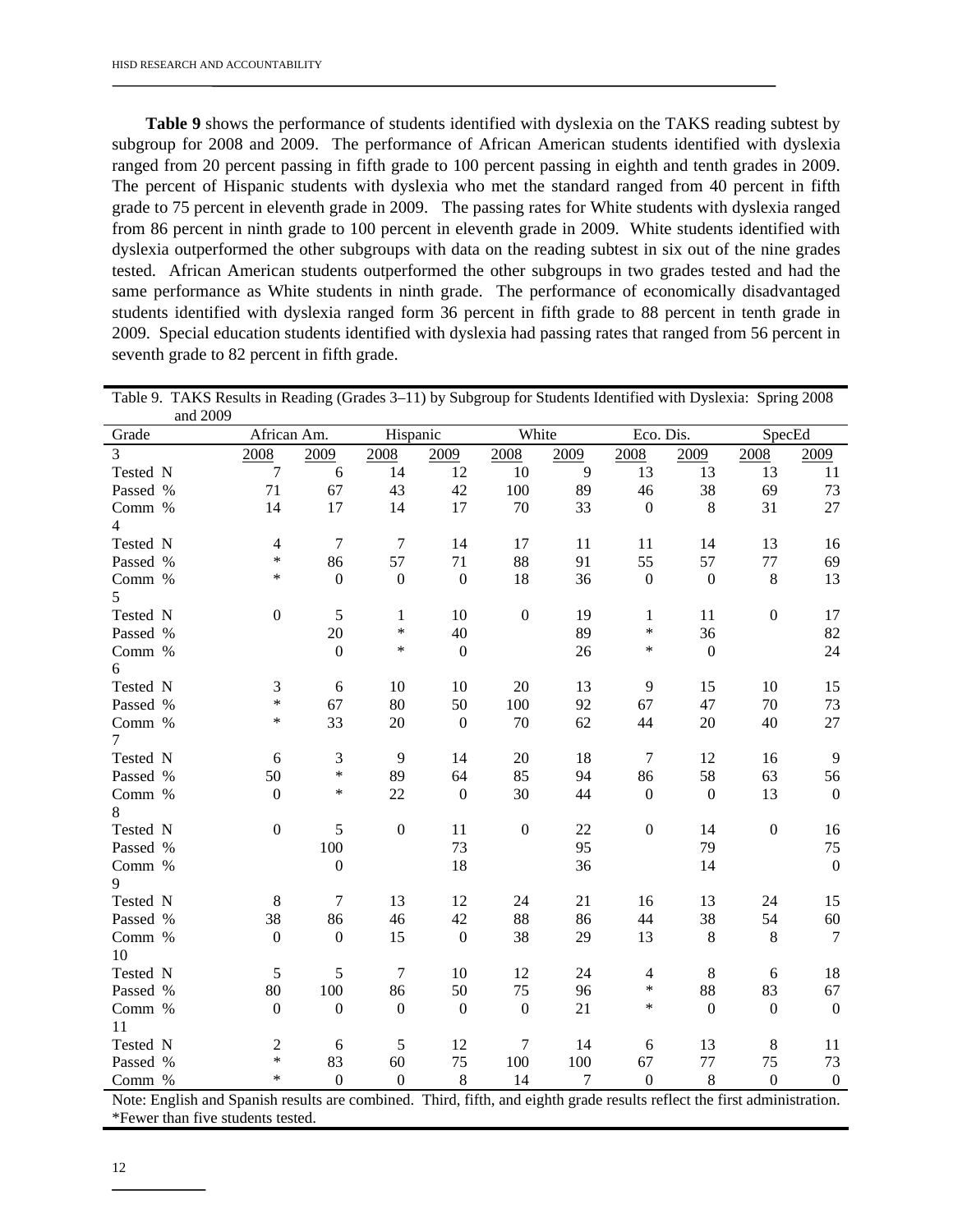**Table 10** presents the TAKS results in mathematics for students identified with dyslexia by subgroup for 2008 and 2009. White students identified with dyslexia outperformed the other subgroups with data on the mathematics subtest in eight out of the nine grades tested. The performance of African American students identified with dyslexia ranged from zero percent passing in eighth grade to 86 percent passing in fourth grade in 2009. The percent of Hispanic students with dyslexia who met the standard ranged from zero percent in tenth grade to 69 percent in eleventh grade in 2009. The performance of White students identified with dyslexia ranged from 68 percent in eighth and tenth grades to 100 percent in fourth, fifth, and seventh grades. The passing rates for economically disadvantaged students with dyslexia ranged from 25 percent in tenth grade to 67 percent in fourth grade in 2009.

| Table 10. TAKS Results in Mathematics (Grades 3–11) by Subgroup for Students Identified with Dyslexia: Spring    |                          |                  |                  |                  |                  |                  |                  |                  |                  |                  |
|------------------------------------------------------------------------------------------------------------------|--------------------------|------------------|------------------|------------------|------------------|------------------|------------------|------------------|------------------|------------------|
| 2008 and 2009                                                                                                    |                          |                  |                  |                  |                  |                  |                  |                  |                  |                  |
| Grade                                                                                                            | African Am.              |                  | Hispanic         |                  | White            |                  | Eco. Dis.        |                  | SpecEd           |                  |
| 3                                                                                                                | 2008                     | 2009             | 2008             | 2009             | 2008             | 2009             | 2008             | 2009             | 2008             | 2009             |
| Tested N                                                                                                         | 6                        | $\sqrt{6}$       | 13               | 12               | 10               | 9                | 12               | 13               | 12               | 14               |
| Passed %                                                                                                         | 67                       | 67               | 31               | 58               | 100              | 78               | 42               | 38               | 67               | 64               |
| Comm %                                                                                                           | $\boldsymbol{0}$         | $\boldsymbol{0}$ | $\,8\,$          | 17               | 40               | $\boldsymbol{0}$ | $\mathbf{0}$     | $\overline{0}$   | 42               | $\overline{7}$   |
| 4                                                                                                                |                          |                  |                  |                  |                  |                  |                  |                  |                  |                  |
| Tested N                                                                                                         | $\overline{\mathcal{L}}$ | $\boldsymbol{7}$ | $\overline{7}$   | 15               | 16               | 11               | 11               | 15               | 12               | 17               |
| Passed %                                                                                                         | $\ast$                   | 86               | 43               | 53               | 88               | 100              | 45               | 67               | 67               | 59               |
| Comm %                                                                                                           | $\ast$                   | 43               | 14               | $\boldsymbol{0}$ | 25               | 55               | 9                | 13               | 8                | 29               |
| 5                                                                                                                |                          |                  |                  |                  |                  |                  |                  |                  |                  |                  |
| Tested N                                                                                                         | $\boldsymbol{0}$         | $\overline{4}$   | $\mathbf{1}$     | 11               | $\boldsymbol{0}$ | 19               | 1                | $\overline{4}$   | $\overline{0}$   | 18               |
| Passed %                                                                                                         |                          | $\ast$           | $\ast$           | 45               |                  | 100              | ∗                | $\ast$           |                  | 83               |
| Comm %                                                                                                           |                          | $\ast$           | $\ast$           | 27               |                  | 26               | $\ast$           | $\ast$           |                  | 28               |
| 6                                                                                                                |                          |                  |                  |                  |                  |                  |                  |                  |                  |                  |
| Tested N                                                                                                         | $\mathfrak{Z}$           | 6                | 12               | 10               | 20               | 14               | 11               | 16               | 12               | 16               |
| Passed %                                                                                                         | $\ast$                   | 67               | 50               | 30               | 95               | 79               | 45               | 38               | 50               | 50               |
| Comm %                                                                                                           | $\ast$                   | 33               | 17               | $\boldsymbol{0}$ | 60               | 43               | 36               | 6                | 33               | 25               |
| 7                                                                                                                |                          |                  |                  |                  |                  |                  |                  |                  |                  |                  |
| Tested N                                                                                                         | 6                        | 3                | 10               | 16               | 20               | 18               | 8                | 14               | 17               | 11               |
| Passed %                                                                                                         | $\boldsymbol{0}$         | $\ast$           | 30               | 50               | 70               | 100              | 25               | 50               | 24               | 45               |
| Comm %                                                                                                           | $\boldsymbol{0}$         | $\ast$           | $\boldsymbol{0}$ | $\boldsymbol{0}$ | 25               | 28               | $\boldsymbol{0}$ | $\boldsymbol{0}$ | $\boldsymbol{0}$ | $\boldsymbol{0}$ |
| 8                                                                                                                |                          |                  |                  |                  |                  |                  |                  |                  |                  |                  |
| Tested N                                                                                                         | $\boldsymbol{0}$         | $\sqrt{5}$       | $\mathbf{1}$     | 9                | $\boldsymbol{0}$ | 22               | $\mathbf{1}$     | $\overline{7}$   | $\boldsymbol{0}$ | 14               |
| Passed %                                                                                                         |                          | $\boldsymbol{0}$ | $\ast$           | 56               |                  | 68               | $\ast$           | 29               |                  | 21               |
| Comm %                                                                                                           |                          | $\overline{0}$   | $\ast$           | $\boldsymbol{0}$ |                  | 23               | ∗                | $\boldsymbol{0}$ |                  | $\boldsymbol{0}$ |
| 9                                                                                                                |                          |                  |                  |                  |                  |                  |                  |                  |                  |                  |
| Tested N                                                                                                         | 9                        | $\overline{7}$   | 14               | 12               | 23               | 20               | 17               | 13               | 26               | 14               |
| Passed %                                                                                                         | 22                       | 29               | 29               | 42               | 78               | 75               | 24               | 31               | 35               | 50               |
| Comm %                                                                                                           | $\boldsymbol{0}$         | $\boldsymbol{0}$ | $\boldsymbol{0}$ | $\,8\,$          | 26               | 15               | $\boldsymbol{0}$ | $\,8\,$          | $\overline{4}$   | 7                |
| 10                                                                                                               |                          |                  |                  |                  |                  |                  |                  |                  |                  |                  |
| Tested N                                                                                                         | 5                        | 6                | $\overline{7}$   | 9                | 12               | 25               | $\overline{4}$   | $\,8\,$          | 6                | 19               |
| Passed %                                                                                                         | 60                       | 17               | 71               | $\boldsymbol{0}$ | 75               | 68               | $\ast$           | 25               | 67               | 11               |
| Comm %                                                                                                           | $\mathbf{0}$             | $\mathbf{0}$     | $\mathbf{0}$     | $\boldsymbol{0}$ | $\,8\,$          | 12               | *                | $\mathbf{0}$     | $\boldsymbol{0}$ | $\boldsymbol{0}$ |
| 11                                                                                                               |                          |                  |                  |                  |                  |                  |                  |                  |                  |                  |
| Tested N                                                                                                         | $\overline{c}$           | 6                | 5                | 13               | 6                | 14               | 6                | 14               | $\tau$           | 12               |
| Passed %                                                                                                         | $\ast$                   | 83               | 60               | 69               | 67               | 79               | 67               | 64               | 43               | 67               |
| Comm %                                                                                                           | $\ast$                   | $\overline{0}$   | $\boldsymbol{0}$ | 8                | 17               | 21               | 17               | $\Omega$         | 14               | 17               |
| Note: English and Spanish results are combined. Fifth and eighth grade results reflect the first administration. |                          |                  |                  |                  |                  |                  |                  |                  |                  |                  |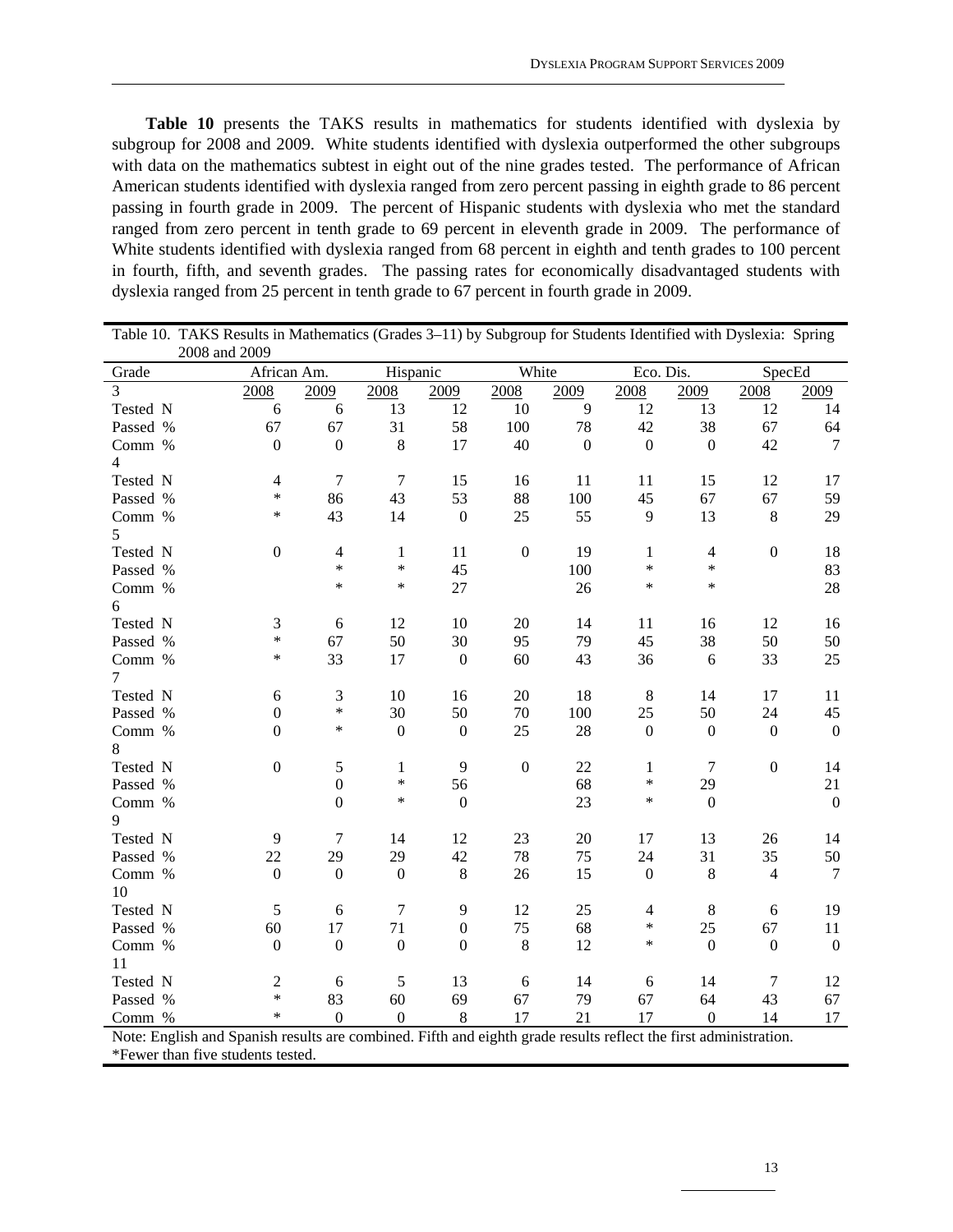**Table 11** shows the performance of students identified with dyslexia on the TAKS science subtest by subgroup for 2008 and 2009. White students identified with dyslexia outperformed the other subgroups with data on the science subtest in all grades tested. All of the White students identified with dyslexia tested on the science subtest in fifth and eleventh grades met the passing standard. The highest percent of African American students identified with dyslexia who met the standard on the science subtest was 83 percent in eleventh grade compared to 69 percent of Hispanic students.

**Table 12** presents the TAKS results in social studies for students identified with dyslexia by subgroup for 2008 and 2009. White students identified with dyslexia outperformed the other subgroups with data on the social studies subtest in eighth grade and tenth grade. All of the subgroups experienced a passing rate of 100 percent in eleventh grade.

 **Table 13** (see page 15) presents the TAKS results in writing for students identified with dyslexia by subgroup for 2008 and 2009. White students identified with dyslexia outperformed the other subgroups with data on the writing subtest in both grades tested.

| Table 11. TAKS Results in Science (Grades 5, 8, and 10–11) by Subgroup for Students Identified with Dyslexia: |                      |          |               |          |               |       |          |           |          |          |
|---------------------------------------------------------------------------------------------------------------|----------------------|----------|---------------|----------|---------------|-------|----------|-----------|----------|----------|
|                                                                                                               | Spring 2008 and 2009 |          |               |          |               |       |          |           |          |          |
| Grade                                                                                                         | African Am.          |          | Hispanic      |          |               | White |          | Eco. Dis. |          | SpecEd   |
| 5                                                                                                             | 2008                 | 2009     | <u> 2008 </u> | 2009     | <u> 2008 </u> | 2009  | 2008     | 2009      | 2008     | 2009     |
| Tested N                                                                                                      | $\Omega$             | 2        |               | 10       | $\Omega$      | 19    |          | 9         | $\Omega$ | 17       |
| Passed %                                                                                                      |                      | *        | ∗             | 50       |               | 100   | *        | 44        |          | 88       |
| Comm %                                                                                                        |                      | *        | *             | 10       |               | 74    | ∗        | 11        |          | 53       |
| 8                                                                                                             |                      |          |               |          |               |       |          |           |          |          |
| Tested N                                                                                                      | $\Omega$             | 5        | 1             | 10       | $\theta$      | 22    | $\theta$ | 14        | $\theta$ | 15       |
| Passed %                                                                                                      |                      | 20       | ∗             | 50       |               | 77    |          | 36        |          | 40       |
| Comm %                                                                                                        |                      | $\Omega$ | ∗             | 10       |               | 36    |          |           |          | $\theta$ |
| 10                                                                                                            |                      |          |               |          |               |       |          |           |          |          |
| Tested N                                                                                                      | 5                    |          |               | 9        | 12            | 24    | 4        | 8         | 6        | 20       |
| Passed %                                                                                                      | 80                   | 43       | 71            | 11       | 92            | 79    | *        | 50        | 67       | 30       |
| Comm %                                                                                                        | $\theta$             | $\Omega$ | 14            | $\Omega$ | 17            | 25    | ∗        | $\theta$  | 33       | 5        |
| 11                                                                                                            |                      |          |               |          |               |       |          |           |          |          |
| Tested N                                                                                                      | 2                    | 6        | 5             | 13       | 7             | 14    | 6        | 14        | 8        | 13       |
| Passed %                                                                                                      | *                    | 83       | 60            | 69       | 100           | 100   | 50       | 79        | 63       | 69       |
| Comm $%$                                                                                                      | *                    | 17       | $\Omega$      | $\theta$ | 14            | 14    | $\theta$ | 7         | $\theta$ | 15       |
| Note: English and Spanish results are combined.                                                               |                      |          |               |          |               |       |          |           |          |          |

\*Fewer than five students tested.

| Table 12. TAKS Results in Social Studies (Grades 8 and 10–11) by Subgroup for Students Identified with |  |
|--------------------------------------------------------------------------------------------------------|--|
| Dyslexia: Spring 2008 and 2009                                                                         |  |

| Grade                             | African Am. |          | Hispanic |          |          | White |          | Eco. Dis. |          | SpecEd |
|-----------------------------------|-------------|----------|----------|----------|----------|-------|----------|-----------|----------|--------|
| 8                                 | 2008        | 2009     | 2008     | 2009     | 2008     | 2009  | 2008     | 2009      | 2008     | 2009   |
| Tested N                          | $\Omega$    | 5        |          | 11       | $\Omega$ | 22    | $\Omega$ | 14        | $\theta$ | 16     |
| Passed %                          |             | 80       | $\ast$   | 91       |          | 100   |          | 86        |          | 88     |
| Comm %                            |             | 20       | $\ast$   | 9        |          | 32    |          | 7         |          | 6      |
| 10                                |             |          |          |          |          |       |          |           |          |        |
| Tested N                          | 5           |          |          | 9        | 12       | 24    | 4        | 8         | 6        | 19     |
| Passed %                          |             | 57       | 71       | 56       | 100      | 92    | $\ast$   | 63        | 100      | 58     |
| Comm $%$                          |             | $\Omega$ | 14       | $\Omega$ | 20       | 54    | $\ast$   | $\theta$  | $\theta$ | 16     |
| 11                                |             |          |          |          |          |       |          |           |          |        |
| Tested N                          | っ           |          | 5        | 13       | 7        | 14    | 6        | 14        | 8        | 13     |
| Passed %                          | *           | 100      | 80       | 100      | 100      | 100   | 83       | 100       | 88       | 100    |
| Comm %                            | $\ast$      | 40       | 20       | 23       | 29       | 57    |          | 29        | 13       | 31     |
| *Fewer than five students tested. |             |          |          |          |          |       |          |           |          |        |

14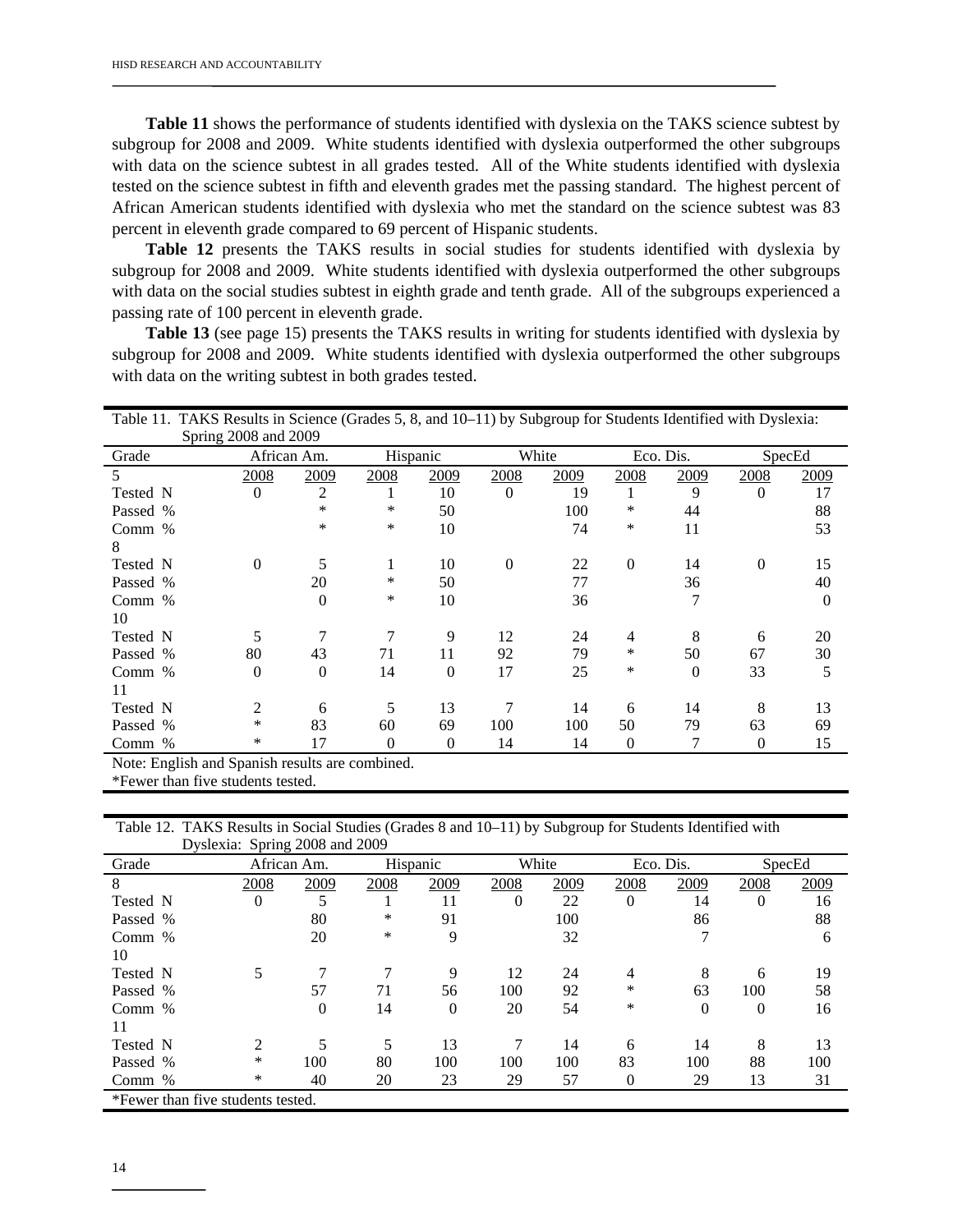|                                                 | $\omega$ vvo anu $\omega$ vv |             |          |          |      |       |          |           |      |        |
|-------------------------------------------------|------------------------------|-------------|----------|----------|------|-------|----------|-----------|------|--------|
| Grade                                           |                              | African Am. |          | Hispanic |      | White |          | Eco. Dis. |      | SpecEd |
|                                                 | 2008                         | 2009        | 2008     | 2009     | 2008 | 2009  | 2008     | 2009      | 2008 | 2009   |
| Tested N                                        | 4                            | 31          |          | 13       | 18   |       | 12       | 13        | 14   | 15     |
| Passed %                                        | *                            | 74          | 71       | 69       | 61   | 82    | 42       | 69        | 50   | 73     |
| Comm $%$                                        | ∗                            | 6           | $\theta$ | 0        | 11   | 18    | $\theta$ | 0         | 0    |        |
|                                                 |                              |             |          |          |      |       |          |           |      |        |
| Tested N                                        | 6                            |             | 9        | 12       | 20   | 18    |          | 11        | 16   |        |
| Passed %                                        | 67                           | ∗           | 44       | 75       | 85   | 100   | 57       | 64        | 56   | 71     |
| Comm %                                          |                              | ∗           |          |          | 25   | 44    |          |           |      |        |
| Note: English and Spanish results are combined. |                              |             |          |          |      |       |          |           |      |        |
| *Fewer than five students tested.               |                              |             |          |          |      |       |          |           |      |        |

Table 13. TAKS Results in Writing (Grades 4 and 7) by Subgroup for Students Identified with Dyslexia: Spring 2008 and 2009

#### *TAKS-Modified (TAKS-M)*

 The performance of students identified with dyslexia on the TAKS-M was analyzed for each of the subtests by grade for 2008 and 2009. **Table 14** presents the TAKS-M results in reading by grade. A total of 58 students identified with dyslexia took the TAKS-M reading subtest in 2009, while 29 took it in 2008. The percent of students identified with dyslexia meeting the standard on the TAKS-M reading subtest in 2009 ranged from zero percent in ninth grade to 88 percent in fourth grade. None of the students identified with dyslexia met the standard on the reading subtest in 2008.

 **Table 15** (see page 16) shows the performance of students identified with dyslexia on the TAKS-M mathematics subtest for 2008 and 2009. There were a total of 55 students identified with dyslexia in 2009 compared to 29 in 2008 who took the mathematics subtest. All of the students identified with dyslexia in fourth, fifth, and eighth grades met the standard on the TAKS-M mathematics subtest in 2009. None of the students identified with dyslexia met the standard on the mathematics subtest in 2008.

 **Table 16** (see page 16) shows the performance of students identified with dyslexia on the TAKS-M science subtest for 2008 and 2009. A total of 20 students identified with dyslexia participated on the TAKS-M science subtest in 2009 compared to 2 in the 2008. The percent of students identified with dyslexia meeting the standard on the TAKS science subtest in 2009 was 75 percent in fifth grade and 50 percent in eighth grade.

|                                   |      | Table 14. TAKS-M Results in Reading (Grades 3–11) for Students Identified with Dyslexia: Spring 2008 and 2009 |           |             |           |      |  |
|-----------------------------------|------|---------------------------------------------------------------------------------------------------------------|-----------|-------------|-----------|------|--|
|                                   |      | Number                                                                                                        |           | Percent Met | Percent   |      |  |
| Grade                             |      | Tested                                                                                                        |           | Standard    | Commended |      |  |
|                                   | 2008 | 2009                                                                                                          | 2008      | 2009        | 2008      | 2009 |  |
|                                   |      |                                                                                                               | $\ast$    | *           | $^{\ast}$ | ∗    |  |
|                                   |      |                                                                                                               |           | 88          |           |      |  |
|                                   |      |                                                                                                               |           | 71          |           |      |  |
|                                   |      |                                                                                                               |           | 64          |           |      |  |
|                                   |      |                                                                                                               |           | 67          |           | 44   |  |
|                                   |      |                                                                                                               |           | 67          |           |      |  |
|                                   |      |                                                                                                               |           |             |           |      |  |
| 10                                |      |                                                                                                               | $^{\ast}$ |             |           | 29   |  |
|                                   |      |                                                                                                               | ∗         | ∗           |           | ∗    |  |
| Total                             | 29   | 58                                                                                                            |           | 60          |           | 10   |  |
| *Fewer than five students tested. |      |                                                                                                               |           |             |           |      |  |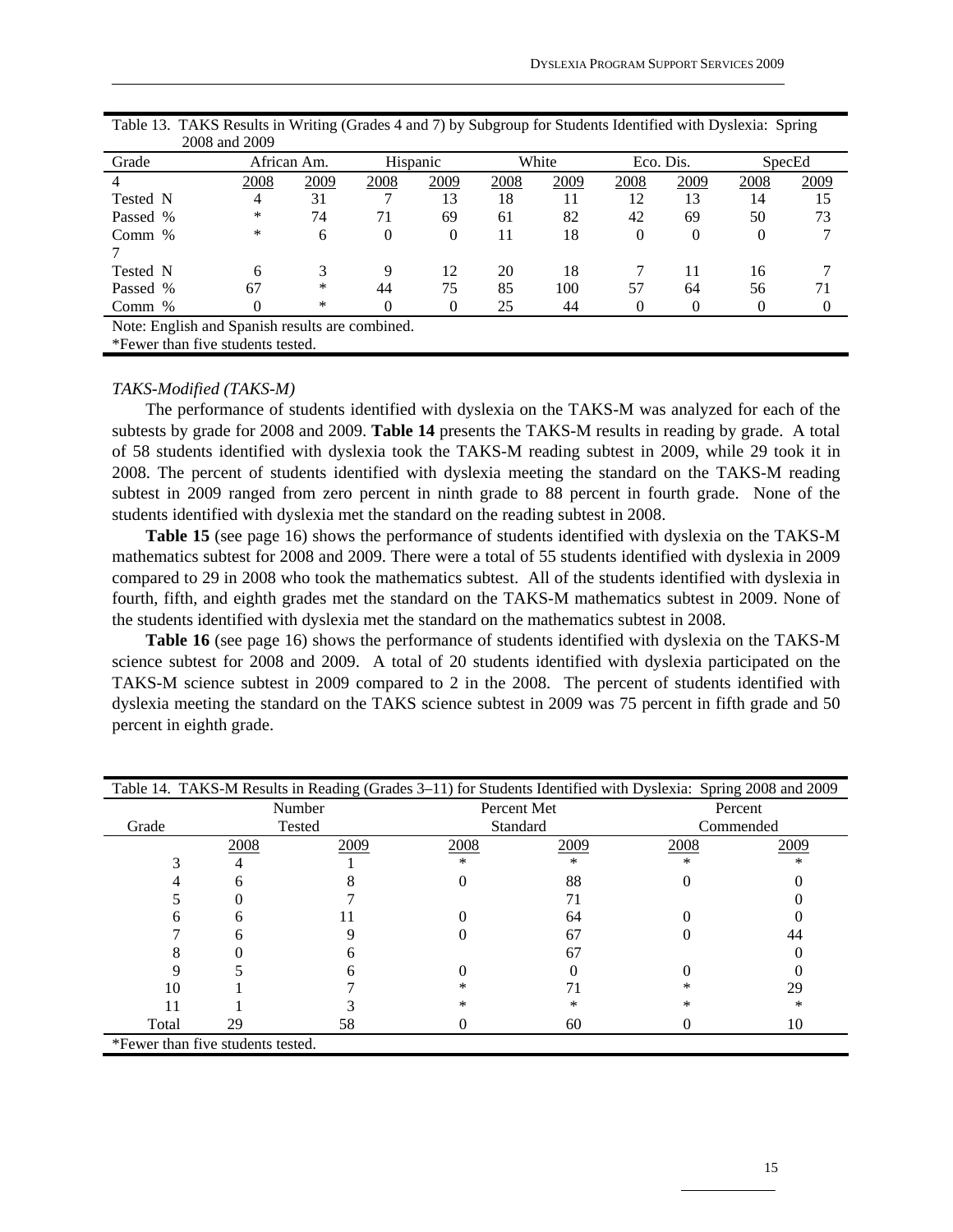| <b>ZUUY</b>                       |      |        |      |             |           |      |  |
|-----------------------------------|------|--------|------|-------------|-----------|------|--|
|                                   |      | Number |      | Percent Met | Percent   |      |  |
| Grade                             |      | Tested |      | Standard    | Commended |      |  |
|                                   | 2008 | 2009   | 2008 | 2009        | 2008      | 2009 |  |
|                                   | 6    |        |      | $\ast$      |           | ∗    |  |
|                                   |      |        |      | 100         |           |      |  |
|                                   |      |        |      | 100         |           | 13   |  |
|                                   |      | 10     | ∗    | 40          | *         | 10   |  |
|                                   |      |        |      |             |           | 57   |  |
|                                   |      |        |      | 100         |           |      |  |
|                                   |      |        | *    |             | $\ast$    |      |  |
| 10                                |      |        | *    | 40          | *         |      |  |
|                                   |      |        | *    | ∗           | *         | *    |  |
| Total                             | 29   | 55     | U    | 64          |           | 11   |  |
| *Fewer than five students tested. |      |        |      |             |           |      |  |

| Table 15. TAKS-M Results in Mathematics (Grades 3–11) for Students Identified with Dyslexia: Spring 2008 and |  |
|--------------------------------------------------------------------------------------------------------------|--|
| 2009                                                                                                         |  |

Table 16. TAKS-M Results in Science (Grades 5, 8, and 10–11) for Students Identified with Dyslexia: Spring 2008 and 2009

|                                   |      | Number |      | Percent Met | Percent   |      |  |
|-----------------------------------|------|--------|------|-------------|-----------|------|--|
| Grade                             |      | Tested |      | Standard    | Commended |      |  |
|                                   | 2008 | 2009   | 2008 | 2009        | 2008      | 2009 |  |
|                                   |      |        |      |             |           | 38   |  |
|                                   |      |        |      | 50          |           |      |  |
| 10                                |      |        | *    | ∗           | ∗         | *    |  |
|                                   |      |        | *    | ∗           | $\ast$    | *    |  |
| Total                             |      |        | *    | 55          | ∗         | 15   |  |
| *Fewer than five students tested. |      |        |      |             |           |      |  |

 **Table 17** presents the TAKS-M social studies results for 2008 and 2009. A total of 11 students identified with dyslexia participated in the social studies subtest in 2009 compared to two in 2008. **Table 18** presents the TAKS-M writing results for 2008 and 2009. A total of 18 students identified with dyslexia participated in the social studies subtest in 2009 compared to 11 in 2008. None of the students met the standard on the social studies or writing subtests in 2009.

Table 17. TAKS-M Results in Social Studies (Grades 8 and 10–11) for Students Identified with Dyslexia: Spring 2008 and 2009

| 2009        |
|-------------|
|             |
|             |
|             |
|             |
| ∗<br>$\ast$ |

Table 18. TAKS-M Results in Writing (Grades 4 and 7) for Students Identified with Dyslexia: Spring 2008 and 2009

| ---   |      |        |      |             |           |      |  |
|-------|------|--------|------|-------------|-----------|------|--|
|       |      | Number |      | Percent Met | Percent   |      |  |
| Grade |      | Tested |      | Standard    | Commended |      |  |
|       | 2008 | 2009   | 2008 | 2009        | 2008      | 2009 |  |
|       |      |        |      |             |           |      |  |
|       |      | l ()   |      |             |           |      |  |
| Total |      |        |      |             |           |      |  |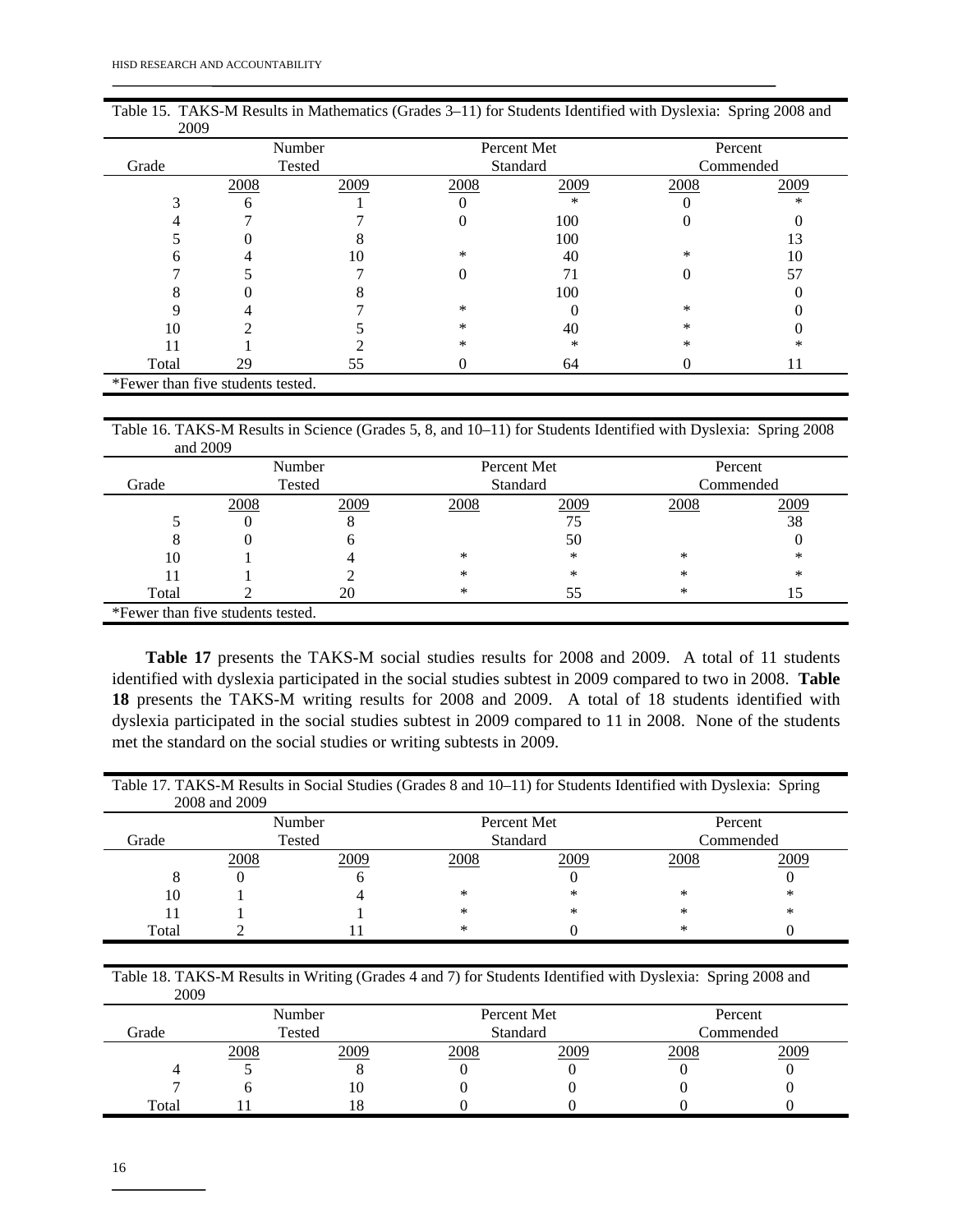#### *Stanford 10*

 Also, the performance of students identified with dyslexia on the Stanford 10 was analyzed for each of the subtests for 2008 and 2009. **Table 19** presents the Normal Curve Equivalents (NCEs) results for non-special education students identified with dyslexia by grade on the reading, mathematics, and language subtests. On the reading subtest, there was an improvement in grade-level NCEs for second, fourth, seventh, and tenth grades from 2008 to 2009. Performance in eleventh grade remained constant, and performance in first, third, sixth, and ninth grades declined from 2008 to 2009. Performance on the mathematics subtest improved from 2008 to 2009 in three out of the nine grades with two years of data. On the language subtest, there was an improvement in grade-level NCEs for seventh, ninth, tenth, and eleventh grades. **Table 20** presents the NCE results for non-special education students identified with dyslexia by grade on the environment/science and social science subtests. On the environment/science subtest, there was an improvement in grade-level NCEs for three out of the nine grades with two years of data. Performance in second grade remained constant from 2008 to 2009. Fourth and tenth grades experienced an improvement from 2008 to 2009 in grade-level NCEs on the social science subtest.

|                                   | Table 19. Stalling To Profilial Curve Equivalents (PCES) for Profi-Special Equeation Students Retitution with<br>Dyslexia: 2008 and 2009 |        |         |            |          |        |             |            |          |        |      |            |  |
|-----------------------------------|------------------------------------------------------------------------------------------------------------------------------------------|--------|---------|------------|----------|--------|-------------|------------|----------|--------|------|------------|--|
|                                   |                                                                                                                                          |        | Reading |            |          |        | Mathematics |            | Language |        |      |            |  |
|                                   |                                                                                                                                          | Number |         |            |          | Number |             |            |          | Number |      |            |  |
|                                   |                                                                                                                                          | Taking |         | <b>NCE</b> |          | Taking |             | <b>NCE</b> |          | Taking |      | <b>NCE</b> |  |
| Grade                             | 2008                                                                                                                                     | 2009   | 2008    | 2009       | 2008     | 2009   | 2008        | 2009       | 2008     | 2009   | 2008 | 2009       |  |
|                                   | 11                                                                                                                                       | 6      | 35      | 19         | 11       |        | 39          | 29         | 11       |        | 51   | 41         |  |
| 2                                 | 13                                                                                                                                       | 9      | 25      | 30         | 13       | 9      | 41          | 33         | 13       | 9      | 37   | 31         |  |
| 3                                 | 18                                                                                                                                       | 18     | 42      | 30         | 18       | 19     | 41          | 37         | 18       | 19     | 39   | 28         |  |
|                                   | 15                                                                                                                                       | 19     | 41      | 44         | 15       | 19     | 51          | 54         | 15       | 18     | 45   | 43         |  |
|                                   |                                                                                                                                          | 20     | *       | 44         |          | 20     | ∗           | 47         |          | 19     | ∗    | 40         |  |
| 6                                 | 25                                                                                                                                       | 15     | 56      | 46         | 25       | 15     | 56          | 52         | 25       | 15     | 55   | 43         |  |
| 7                                 | 21                                                                                                                                       | 18     | 48      | 55         | 21       | 18     | 55          | 57         | 21       | 18     | 49   | 53         |  |
| 8                                 | $\theta$                                                                                                                                 | 13     |         | 52         | $\theta$ | 13     |             | 57         | $\Omega$ | 13     |      | 50         |  |
| 9                                 | 21                                                                                                                                       | 14     | 52      | 51         | 22       | 14     | 61          | 58         | 21       | 14     | 48   | 53         |  |
| 10                                | 17                                                                                                                                       | 12     | 51      | 57         | 18       | 12     | 56          | 59         | 17       | 12     | 47   | 51         |  |
| 11                                |                                                                                                                                          | 13     | 56      | 56         | 7        | 13     | 58          | 54         |          | 13     | 52   | 53         |  |
| *Fewer than five students tested. |                                                                                                                                          |        |         |            |          |        |             |            |          |        |      |            |  |

Table 19. Stanford 10 Normal Curve Equivalents (NCEs) for Non-Special Education Students Identified with

#### Table 20. Stanford 10 Normal Curve Equivalents (NCEs) for Non-Special Education Students Identified with Dyslexia: 2008 and 2009

|                                   |          |               | Environment/Science |      | Social Science |            |      |      |  |  |
|-----------------------------------|----------|---------------|---------------------|------|----------------|------------|------|------|--|--|
|                                   |          | Number Taking | <b>NCE</b>          |      | Number Taking  | <b>NCE</b> |      |      |  |  |
| Grade                             | 2008     | 2009          | 2008                | 2009 | 2008           | 2009       | 2008 | 2009 |  |  |
|                                   | 11       |               | 41                  | 35   |                |            |      |      |  |  |
| റ                                 | 13       | 9             | 51                  | 51   |                |            |      |      |  |  |
| 3                                 | 18       | 18            | 52                  | 41   | 18             | 18         | 50   | 33   |  |  |
| 4                                 | 15       | 19            | 53                  | 56   | 15             | 19         | 46   | 48   |  |  |
| 5                                 |          | 19            | ∗                   | 56   |                | 19         | *    | 43   |  |  |
| 6                                 | 25       | 15            | 58                  | 53   | 25             | 15         | 53   | 49   |  |  |
| 7                                 | 21       | 18            | 60                  | 62   | 21             | 18         | 55   | 53   |  |  |
| 8                                 | $\Omega$ | 13            |                     | 66   | $\Omega$       | 13         |      | 52   |  |  |
| 9                                 | 21       | 13            | 61                  | 56   | 21             | 14         | 54   | 42   |  |  |
| 10                                | 17       | 12            | 58                  | 61   | 17             | 12         | 53   | 64   |  |  |
|                                   |          | 13            | 64                  | 62   |                | 13         | 62   | 58   |  |  |
| $*Eorron than lim onto the total$ |          |               |                     |      |                |            |      |      |  |  |

\*Fewer than five students tested.

–Subtest not given at this grade.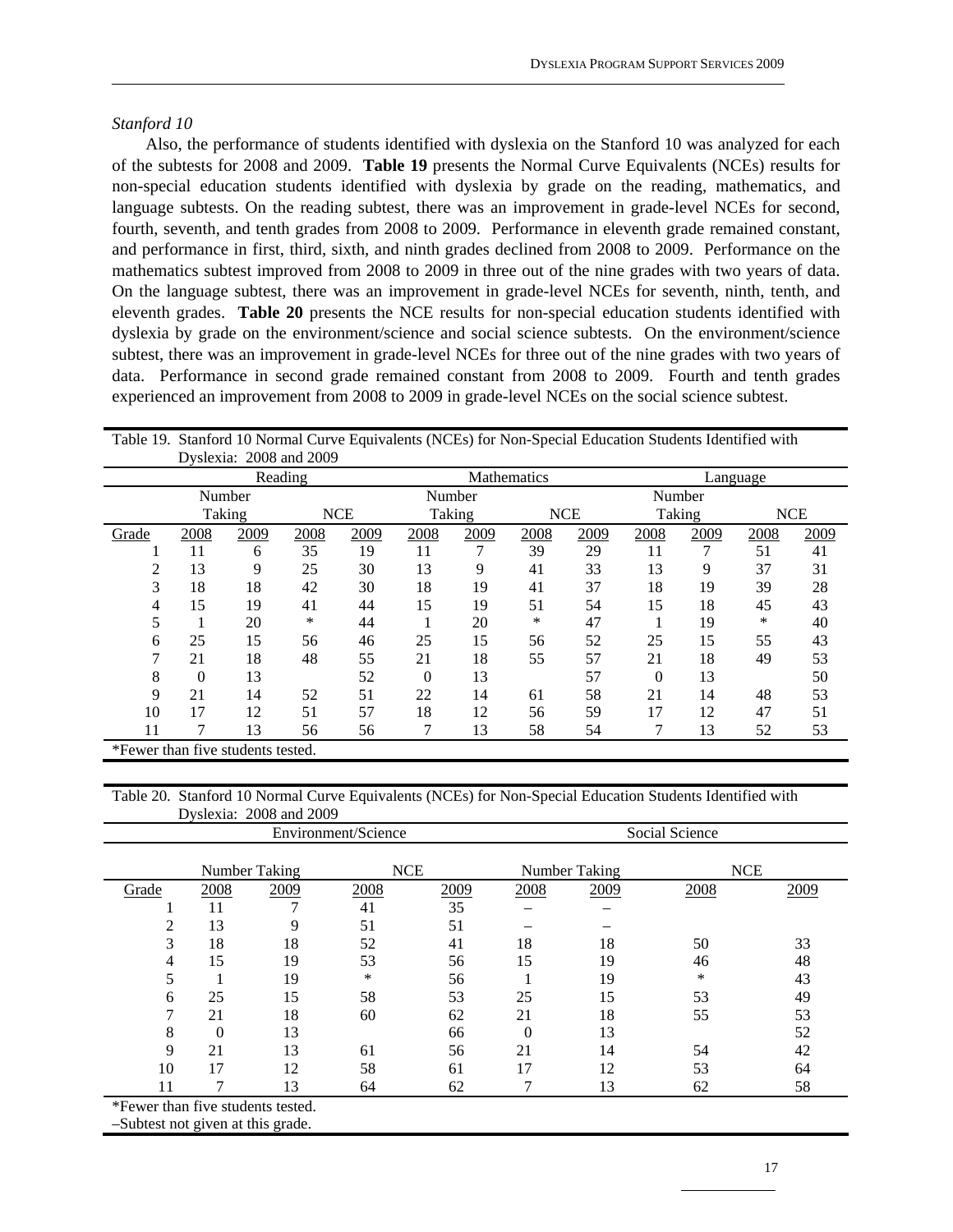**Table 21** presents the NCE results for special education students identified with dyslexia by grade on the reading, mathematics, and language subtests. On the reading subtest, six out of the eight grades with two years of data experienced an improvement in grade-level NCEs. The most significant improvement was seen in second grade where the average score increased from 20 NCEs in 2008 to 38 NCEs in 2009, an increase of 18 NCEs. Performance in third grade remained constant from 2008 to 2009. On the mathematics subtest, there was an improvement in grade-level NCEs for third, seventh, ninth, and eleventh grades. Performance in second grade remained constant from 2008 to 2009. Six out of the eight grades with two years of data experienced an improvement from 2008 to 2009 in grade-level NCEs on the language subtest. **Table 22** presents the NCE results for special education students identified with dyslexia by grade on the environment/science and social science subtests. On the environment/science subtest, there was an improvement in five out of the eight grades with two years of data. The most significant improvement was seen in eleventh grade where the average score increased from 42 NCEs in 2008 to 57 NCEs in 2009, an increase of 15 NCEs. Third, sixth, seventh, and eleventh grades experienced an improvement from 2008 to 2009 in grade-level NCEs on the social science subtest.

|                                   |                      | 2008 and 2009 |         |      |      |        |                    |            |          |        |            |      |
|-----------------------------------|----------------------|---------------|---------|------|------|--------|--------------------|------------|----------|--------|------------|------|
|                                   |                      |               | Reading |      |      |        | <b>Mathematics</b> |            | Language |        |            |      |
|                                   |                      | Number        |         |      |      | Number |                    |            |          | Number |            |      |
|                                   | Taking<br><b>NCE</b> |               |         |      |      | Taking |                    | <b>NCE</b> |          | Taking | <b>NCE</b> |      |
| Grade                             | 2008                 | 2009          | 2008    | 2009 | 2008 | 2009   | 2008               | 2009       | 2008     | 2009   | 2008       | 2009 |
|                                   | 3                    | 0             | *       |      | 3    | 0      | *                  |            | 3        | 0      | ∗          |      |
|                                   |                      | 6             | 20      | 38   |      | 6      | 39                 | 39         |          | 6      | 37         | 39   |
| 3                                 | 12                   | 7             | 34      | 34   | 12   |        | 40                 | 50         | 12       |        | 35         | 33   |
| 4                                 | 15                   | 18            | 30      | 29   | 15   | 18     | 43                 | 34         | 15       | 18     | 34         | 28   |
|                                   | $\theta$             | 23            |         | 33   | 0    | 23     |                    | 43         | $\Omega$ | 23     |            | 33   |
| 6                                 | 14                   | 25            | 25      | 29   | 14   | 25     | 38                 | 33         | 14       | 25     | 23         | 30   |
|                                   | 20                   | 26            | 28      | 34   | 20   | 26     | 34                 | 44         | 20       | 26     | 28         | 37   |
| 8                                 |                      | 32            | *       | 37   |      | 32     | *                  | 40         |          | 32     | ∗          | 37   |
| 9                                 | 29                   | 31            | 32      | 38   | 29   | 32     | 44                 | 48         | 29       | 33     | 30         | 38   |
| 10                                | 9                    | 34            | 34      | 40   | 8    | 34     | 52                 | 44         | 9        | 34     | 35         | 37   |
| 11                                | 8                    | 19            | 33      | 47   | 8    | 19     | 41                 | 54         | 8        | 19     | 32         | 43   |
| *Fewer than five students tested. |                      |               |         |      |      |        |                    |            |          |        |            |      |

Table 21. Stanford 10 Normal Curve Equivalents (NCEs) for Special Education Students Identified with Dyslexia:

Table 22. Stanford 10 Normal Curve Equivalents (NCEs) for Special Education Students Identified with Dyslexia: 2008 and 2009

|                                   |          |               | Environment/Science | Social Science |               |      |            |      |
|-----------------------------------|----------|---------------|---------------------|----------------|---------------|------|------------|------|
|                                   |          | Number Taking | <b>NCE</b>          |                | Number Taking |      | <b>NCE</b> |      |
| Grade                             | 2008     | 2009          | 2008                | 2009           | 2008          | 2009 | 2008       | 2009 |
|                                   | 3        | 0             | 34                  |                |               |      |            |      |
| 2                                 |          | 6             | 51                  | 34             |               |      |            |      |
| 3                                 | 12       |               | 49                  | 57             | 12            |      | 40         | 46   |
| 4                                 | 15       | 18            | 51                  | 41             | 15            | 18   | 47         | 34   |
| 5                                 | $\theta$ | 23            |                     | 50             | $\Omega$      | 23   |            | 41   |
| 6                                 | 14       | 25            | 39                  | 34             | 14            | 25   | 32         | 33   |
| ⇁                                 | 20       | 26            | 36                  | 49             | 20            | 26   | 35         | 45   |
| 8                                 |          | 32            | $\ast$              | 48             |               | 32   | $\ast$     | 45   |
| 9                                 | 29       | 32            | 42                  | 49             | 29            | 33   | 42         | 40   |
| 10                                | 8        | 34            | 50                  | 51             | 8             | 34   | 48         | 46   |
|                                   | 8        | 19            | 42                  | 57             | 8             | 19   | 43         | 57   |
| *Fewer than five students tested. |          |               |                     |                |               |      |            |      |

–Subtest not given at this grade.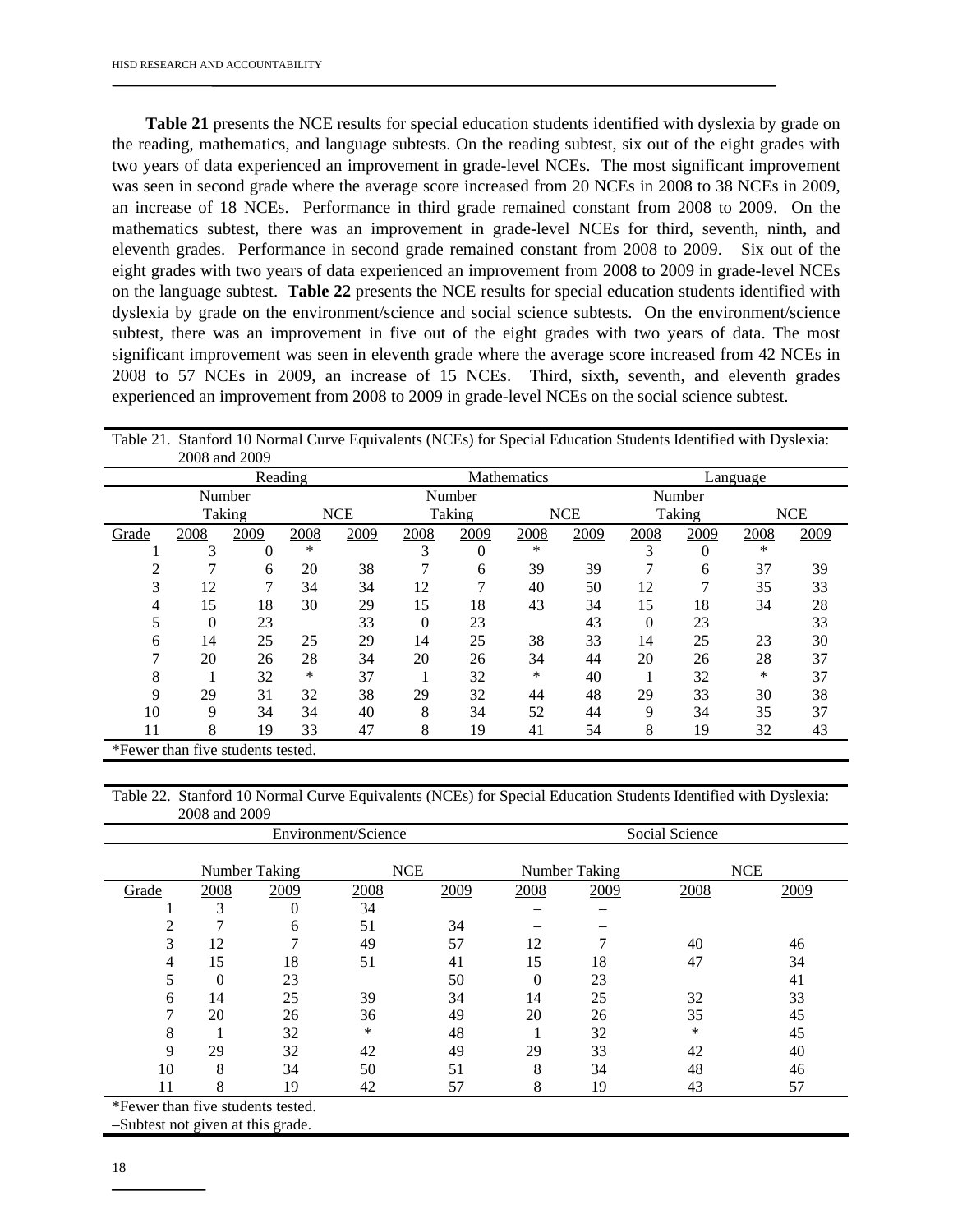**Table 23** shows the 2009 National Percentile Ranks (NPRs) for non-special education students identified with dyslexia ranking at or above the  $50<sup>th</sup>$  percentile at each grade for the reading, mathematics, language, environment/science, and social science subtests. The highest percentage of non-special education students identified with dyslexia scoring at or above the 50<sup>th</sup> percentile was found in eleventh grade environment/science (92 percent). The lowest percentage was found in first grade reading (0 percent). **Table 24** shows the 2009 National Percentile Ranks (NPRs) for special education students identified with dyslexia ranking at or above the  $50<sup>th</sup>$  percentile at each grade for the reading, mathematics, language, environment/science, and social science subtests. The highest percentage of special education students identified with dyslexia scoring at or above the  $50<sup>th</sup>$  percentile was found in eleventh grade social science (79 percent). The lowest percentage was found in second grade environment/science (0 percent).

| Table 23. Percent of Non-Special Education Students Identified with Dyslexia Scoring at or above the 50 <sup>th</sup> |                         |               |                    |               |                         |               |              |               |         |               |
|-----------------------------------------------------------------------------------------------------------------------|-------------------------|---------------|--------------------|---------------|-------------------------|---------------|--------------|---------------|---------|---------------|
| Percentile Ranking of the Stanford 10 by Grade: 2009                                                                  |                         |               |                    |               |                         |               |              |               |         |               |
|                                                                                                                       |                         |               |                    |               |                         |               | Environment/ |               | Social  |               |
|                                                                                                                       | Reading                 |               | <b>Mathematics</b> |               | Language                |               | Science      |               | Science |               |
| Grade                                                                                                                 | $\overline{\mathbf{N}}$ | $\frac{0}{0}$ | N                  | $\frac{0}{0}$ | $\overline{\mathbf{N}}$ | $\frac{0}{0}$ | N            | $\frac{0}{0}$ | N       | $\frac{0}{0}$ |
|                                                                                                                       | 6                       | $\theta$      |                    | 14            | $\mathcal{I}$           | 14            |              | 14            |         |               |
|                                                                                                                       | 9                       | 11            | 9                  | 22            | Q                       | 11            | 9            | 67            |         |               |
| 3                                                                                                                     | 18                      | 11            | 19                 | 21            | 19                      |               | 18           | 44            | 18      | 28            |
| 4                                                                                                                     | 19                      | 37            | 19                 | 63            | 18                      | 28            | 19           | 63            | 19      | 47            |
| 5                                                                                                                     | 20                      | 35            | 20                 | 35            | 19                      | 37            | 19           | 58            | 19      | 37            |
| 6                                                                                                                     | 15                      | 53            | 15                 | 60            | 15                      | 33            | 15           | 60            | 15      | 47            |
|                                                                                                                       | 18                      | 61            | 18                 | 56            | 18                      | 67            | 18           | 67            | 18      | 61            |
| 8                                                                                                                     | 13                      | 46            | 13                 | 62            | 13                      | 54            | 13           | 77            | 13      | 46            |
| 9                                                                                                                     | 14                      | 57            | 14                 | 71            | 14                      | 50            | 13           | 62            | 14      | 50            |
| 10                                                                                                                    | 12                      | 50            | 12                 | 67            | 12                      | 58            | 12           | 75            | 12      | 83            |
| 11                                                                                                                    | 13                      | 62            | 13                 | 62            | 13                      | 46            | 13           | 92            | 13      | 85            |
| *Fewer than five students tested.                                                                                     |                         |               |                    |               |                         |               |              |               |         |               |

–Subtest not given at this grade.

Table 24. Percent of Special Education Students Identified with Dyslexia Scoring at or above the 50<sup>th</sup> Percentile Ranking of the Stanford 10 by Grade: 2009

|                                   |         |               |                    |    |          |               | Environment/ |          | Social  |               |
|-----------------------------------|---------|---------------|--------------------|----|----------|---------------|--------------|----------|---------|---------------|
|                                   | Reading |               | <b>Mathematics</b> |    | Language |               | Science      |          | Science |               |
| Grade                             | N       | $\frac{0}{0}$ | N                  | %  | N        | $\frac{0}{0}$ | N            | %        | N       | $\frac{0}{0}$ |
|                                   | 0       |               | $\theta$           |    | 0        |               | 0            |          |         |               |
| 2                                 | 6       | 50            | 6                  | 17 | 6        | 17            | 6            | $\theta$ |         |               |
| 3                                 | ⇁       | 14            | 7                  | 29 | 7        | 14            | 7            | 43       |         | 57            |
| 4                                 | 18      | 11            | 18                 | 17 | 18       | 17            | 18           | 28       | 18      | 22            |
| 5                                 | 23      | 22            | 23                 | 30 | 23       | 13            | 23           | 52       | 23      | 30            |
| 6                                 | 25      | 20            | 25                 | 16 | 25       | 20            | 25           | 20       | 25      | 24            |
| 7                                 | 26      | 31            | 26                 | 42 | 26       | 31            | 26           | 54       | 26      | 38            |
| 8                                 | 32      | 28            | 32                 | 28 | 32       | 16            | 32           | 56       | 32      | 41            |
| 9                                 | 31      | 32            | 32                 | 44 | 33       | 30            | 32           | 41       | 33      | 33            |
| 10                                | 34      | 35            | 34                 | 29 | 34       | 24            | 34           | 47       | 34      | 38            |
| 11                                | 19      | 47            | 19                 | 63 | 19       | 32            | 19           | 68       | 19      | 79            |
| *Fewer than five students tested. |         |               |                    |    |          |               |              |          |         |               |
| -Subtest not given at this grade. |         |               |                    |    |          |               |              |          |         |               |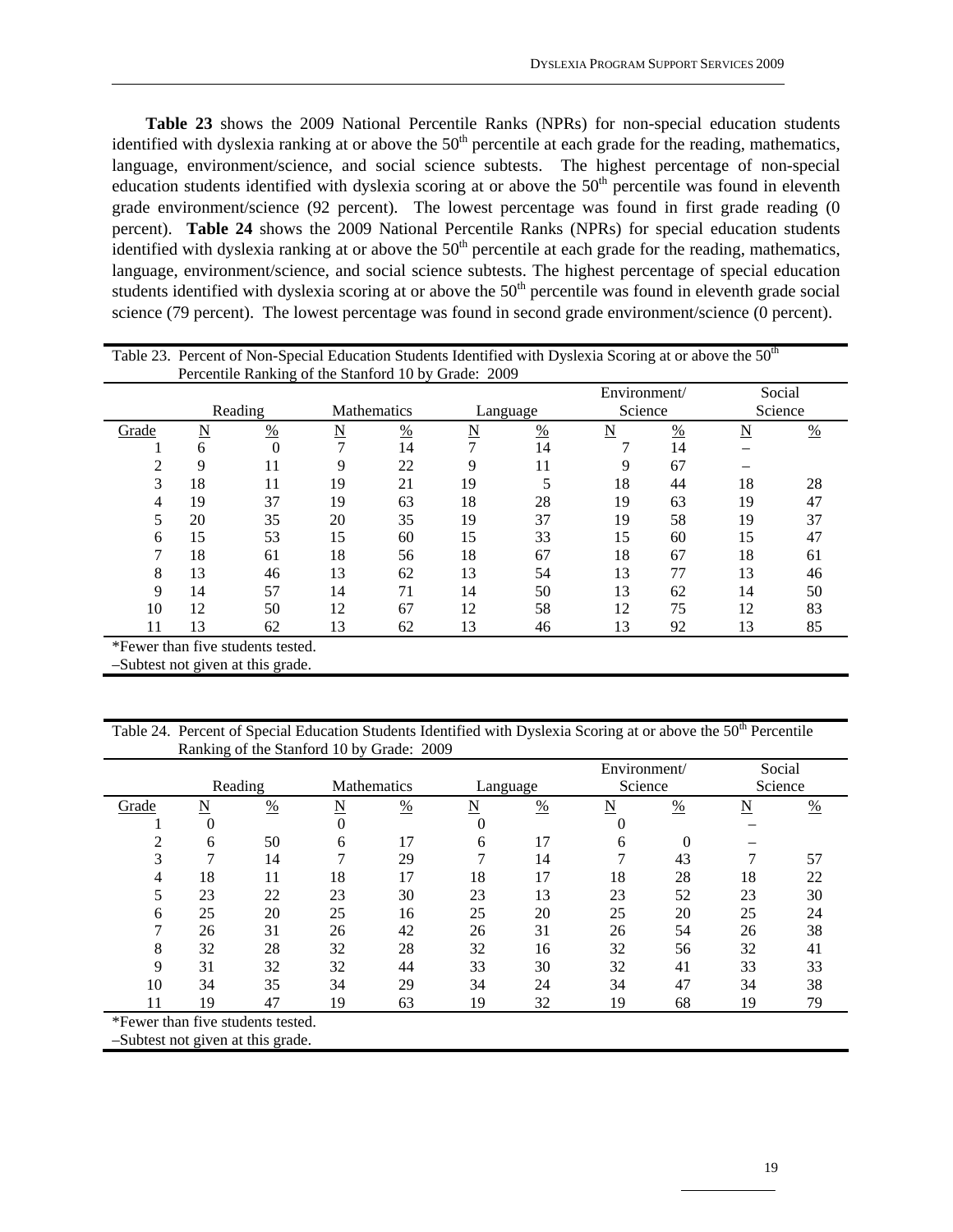#### *Aprenda 3*

 A total of nine students identified with dyslexia were administered the *Aprenda 3* in 2009. There were three students tested in first grade, two in third grade, and four in fourth grade. The number of students identified with dyslexia participating in the *Aprenda 3* in 2008 was also low. Since there were fewer than five students tested for each grade, performance data were not disclosed.

#### *High Frequency Word Evaluation*

 The High Frequency Word Evaluation (HFWE) is required for promotion in first and second grades. As part of promotion requirements, students must score at 80 percent or higher on the HFWE. The test measures proficiency in reading the most frequently used words in English or Spanish. On April 1, 2009, of the 25 students identified with dyslexia in first and second grades, 24 were administered the HFWE. Thirteen out of the 24 students tested mastered the HFWE at a passing rate of 54.2 percent. Among the test takers, 30 percent of first graders and 71.4 percent of second graders passed the test.

#### *Texas Primary Reading Inventory and "El Inventario de Lectura en Español de Tejas" (TPRI/Tejas Lee)*

 The Texas Primary Reading Inventory and "El Inventario de Lectura en Español de Tejas (TPRI/*Tejas LEE*) measure a student's reading and comprehension skills in English and Spanish. The results from these tests are used to identify students who are at risk for reading difficulties and eligible for the Accelerated Reading Instruction program. **Figure 1** shows the 2009 TPRI End-of-Year results, which revealed that the majority of students in grades K–3 did not meet HISD's reading standard. The percent of students that did not meet the standard increased at each grade level reaching 73.9 percent in third grade. **Figure 2** shows the performance of students on the *Tejas LEE* which revealed that the majority of students in kindergarten (69.2 percent) and first grade (51.8 percent) met HISD's reading standard, while the majority of students in second grade (56.0 percent) and third grade (60.9 percent) did not meet the standard (see page 21). Also, a total of 16 students identified with dyslexia participated in the 2009 Endof-Year TPRI/*Tejas LEE.* Approximately, 87.5 percent of students identified with dyslexia did not meet HISD's reading standard.

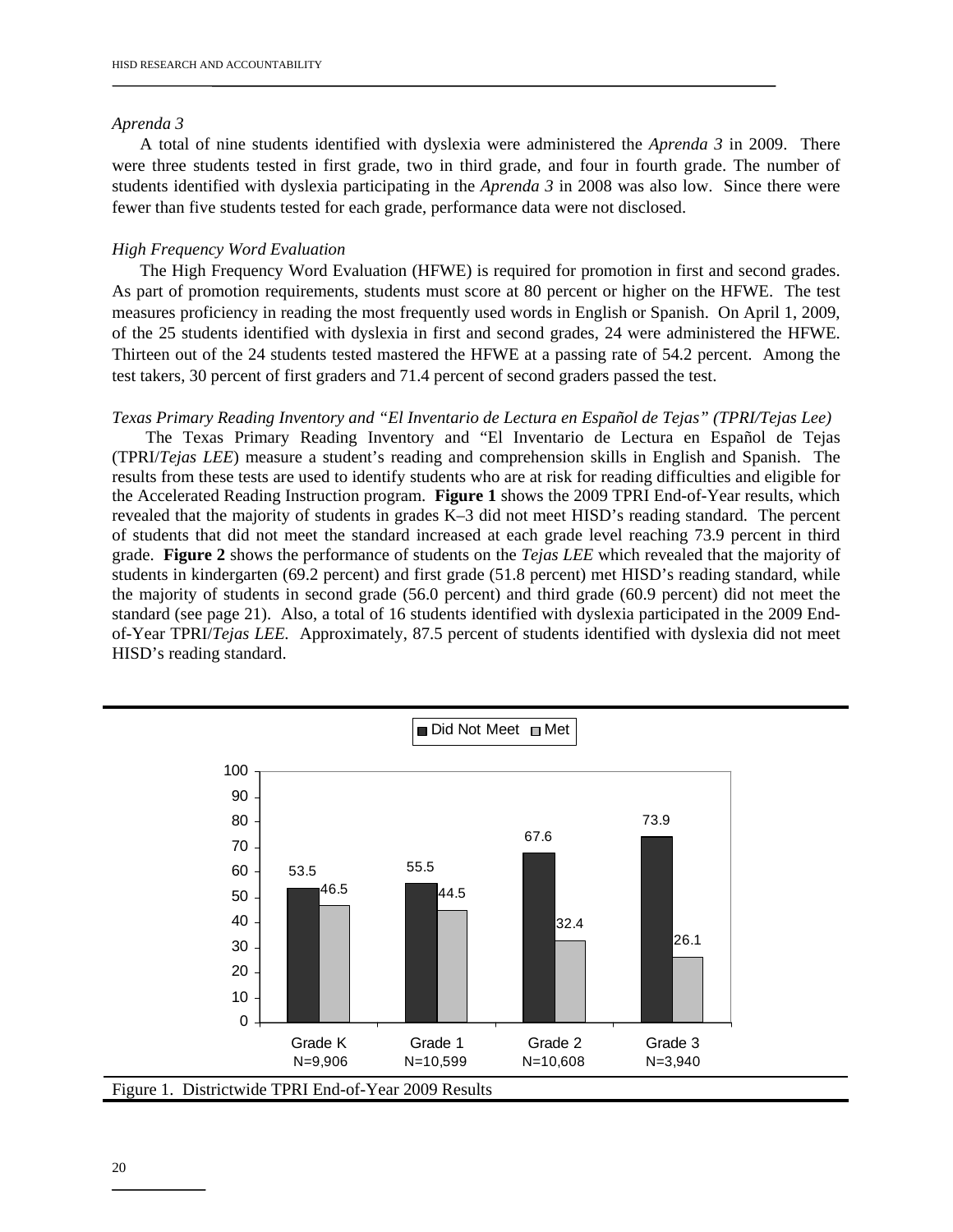

#### **What activities have been accomplished at the district level with regards to the Dyslexia Program?**

 The activities accomplished at the district level with regards to the dyslexia program included conducting numerous presentations and meetings with HISD staff at the administrative, regional, and school-level. In addition to the presentations and meetings hosted, information regarding dyslexia was communicated via email and memos. Other activities accomplished at the district level included developing a Chancery Dyslexia Data Entry Form and writing dyslexia intervention strategies for the HISD 2009 Summer School Guide books. Examples of specific activities accomplished included: hiring Dyslexia Evaluation Specialists, hosting the Dyslexia Institute, Dyslexia Council meetings, Campus Dyslexia Contacts meetings, and providing parent education.

#### *Dyslexia Evaluation Specialists*

 During the 2008–2009 school year, the Office of Special Populations hired five Dyslexia Evaluation Specialists (DES) assigned one per region. The DES evaluated students with severe disabilities and assessed students for specific learning difficulties. The coordinator for Dyslexia Program Support Services conducted a total of 11 DES Core meetings during the 2008–2009 school year. Topics discussed during these meetings included: staff expectations; referral processes; state and federal laws; assessments; events and training; and current cases and reports.

#### *Dyslexia Institute*

 The 2008 Dyslexia Institute was hosted on August 19, 2008. A total of 117 participants attended the Institute. During the meeting, attendees learned about the District's "Literacy Leads the Way" initiative, dyslexia program goals alignment, dyslexia program standards, and dyslexia evaluation specialists. The focus of Dyslexia Program Support Services for 2008–2009 was also presented. The focus was on teacher training; testing and identification; assistive technology for students with dyslexia; secondary dyslexia instruction; Irlen Screener training; professional development for DES; National Speaker Series; data quality; and parent education. Attendees also had an opportunity to participate in a discussion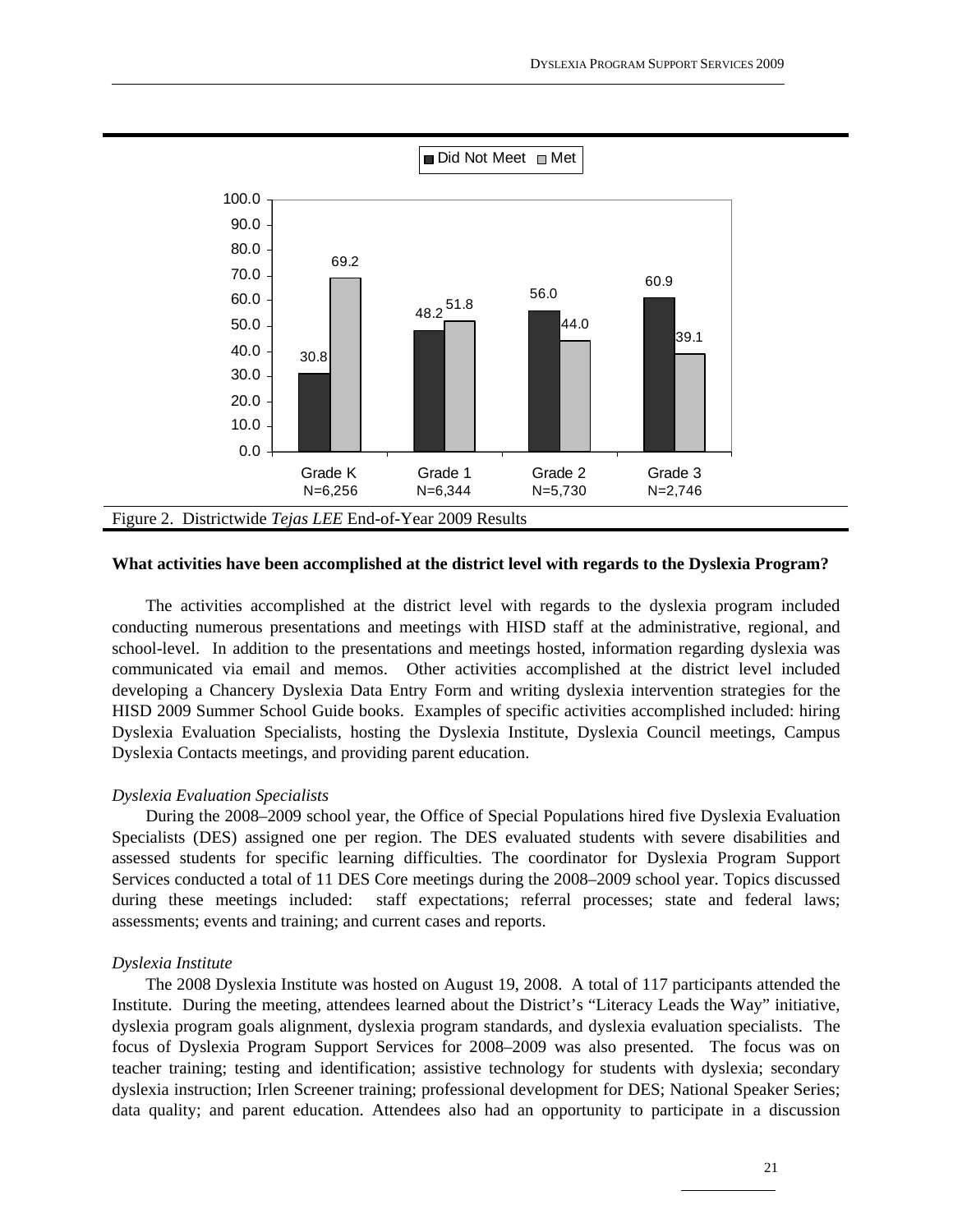regarding the assessment of dyslexia procedures. Three articles regarding dyslexia were also provided to attendees. Attendees also received ten handouts regarding dyslexia. Some of the handouts included:

- Accountability Tips;
- Responsibilities of the 504 Coordinator;
- Dyslexia Program Planner;
- Dyslexia Program Compliance Matrix;
- How the Campus Contact Person Can Help; and
- English and Spanish Dyslexia Brochures.

#### *Dyslexia Council*

 A total of two Dyslexia Council meetings were held during the 2008–2009 school year. The Dyslexia Council consists of department representatives and teachers. The meeting dates were September 9, 2008 and February 10, 2009. A total of eight participants attended the meetings. Topics discussed during the first meeting included: Dyslexia Evaluation Specialists; Dyslexia Program focus for 2008– 2009; Dyslexia Program support for literacy initiatives; TRRI/*Tejas LEE* Assessment results; and an update on referral and assessment procedures. Some of the topics discussed at the second meeting included: dyslexia student count, unidentified dyslexia students, trained dyslexia teacher list, Stanford test results, and personal graduation plans for dyslexia students not passing TAKS.

#### *Campus Dyslexia Contacts Meetings*

 A total of four Campus Dyslexia Contacts meetings were held during the 2008–2009 school year. The meeting dates were November 11, 2008, January 29, 2009, March 12, 2009, and May 5, 2009. A total of 159 participants attended the meetings. Topics discussed during the November meeting included: notes from Region IV District Dyslexia Advisory meeting; Pyramid of Intervention; dyslexia referral process; Chancery dyslexia data input; and the Elementary and Secondary Guidelines. Attendees were also reminded to maintain Dyslexia Program compliance documentation and to conduct faculty inservices and parent education. During the January meeting, topics included: Dyslexia Program update; TPRI/*Tejas LEE* early intervention and dyslexia referrals; Chancery input and data quality; accommodations for dyslexia students on TAKS; and personal graduation plans for students not passing TAKS. Topics discussed at the March meeting included: update on dyslexia; Orton-Gillingham online teacher training course; quantifying interventions for determining RTI; and section 504 forms. At the May meeting, topics discussed included: Intervention Assistance Teams; Chancery Dyslexia Data Entry Form; Recording for the Blind and Dyslexic; School Improvement Plans; and Dyslexia Awareness Month 2009. During these meetings, attendees also reviewed articles regarding dyslexia and learned about professional development opportunities.

#### *Leadership Forum*

The Leadership Forum has held on February 19, 2009. A total of 179 participants attended the forum. The theme for the forum was Response to Intervention (RTI). Two interactive sessions were offered that addressed the next steps to take when students are not successful after classroom intervention. Dyslexia Program Support Services, Multilingual Programs Department, and the Office of Special Education Services presented during the forum and addressed RTI from their perspective.

#### *Parent Education*

 Dyslexia Program Support Services participated in HISD's Parent Involvement Day on November 20, 2008. During this event a vendor's table was set up and information regarding dyslexia was shared with parents through posters, flyers, and brochures in English, Spanish, and Vietnamese. It was estimated that about 250 parents attended the event. Parents as Partners Module, which provides parents with an overview of dyslexia and related disorders was translated into Spanish. An article written by the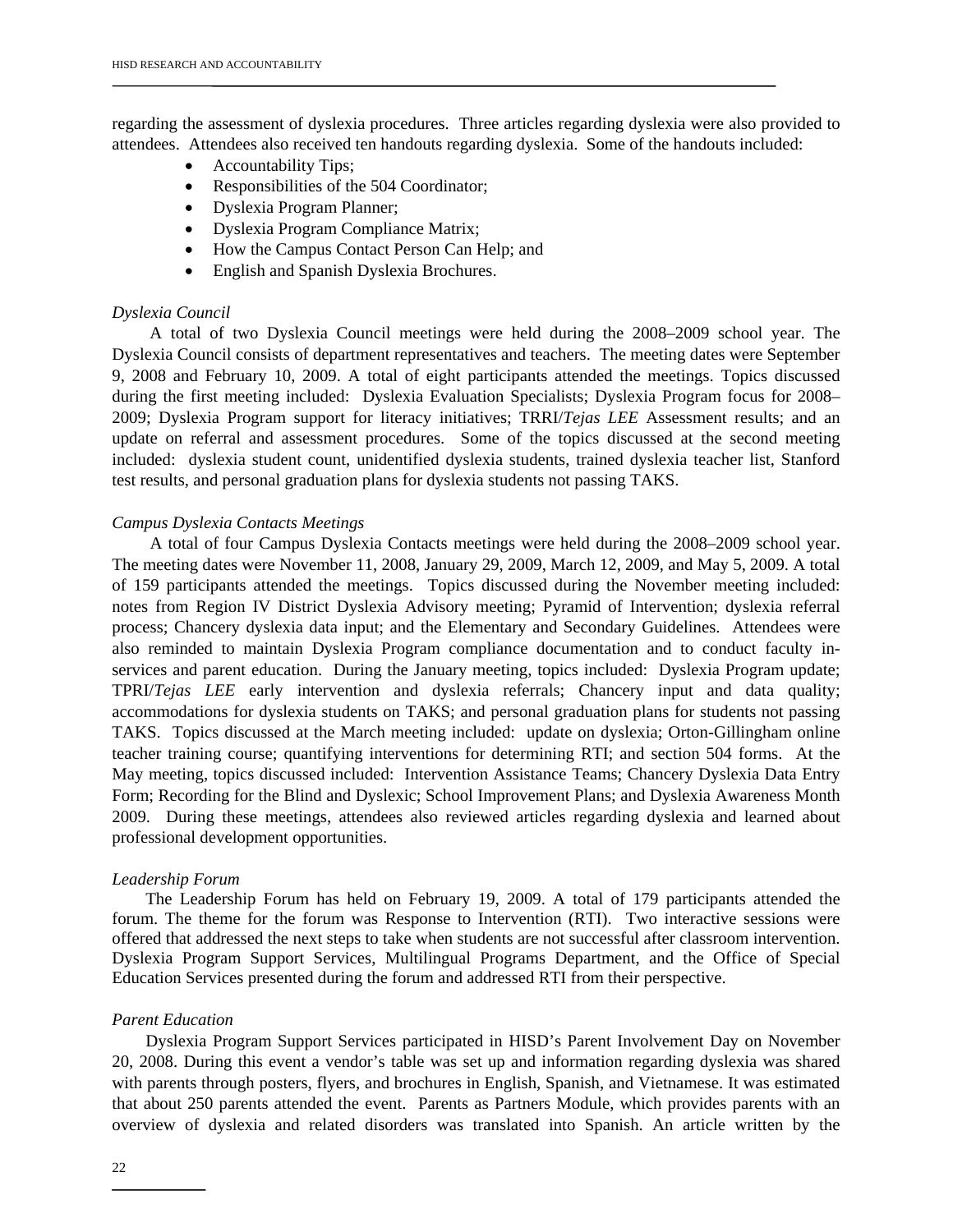coordinator for Dyslexia Program Support Services regarding dyslexia appeared in the December 2008 issue of *Las Familias Latinas,* an educational magazine in Spanish that is distributed to Houston area school districts and community centers. All of the forms developed for parents were also available on the Dyslexia Program Support Services website.

# **What were the perceptions of Dyslexia Evaluation Specialists (DESs) regarding the Dyslexia Program?**

The Dyslexia Evaluation Specialists (DESs) were invited to participate in a focus group discussion regarding the Dyslexia Program. The first guiding question was, "How was your first year as a DESs in HISD?" The DESs described their first year as a "good beginning." The DESs indicated that at the beginning of the school year, there were not many referrals. The number of referrals began to increase as information about dyslexia and the specialists was disseminated. In general, the referrals tended to be concentrated at a few schools within each region. Based on the DESs perceptions, not all schools have a Dyslexia Instructional Program in place. Some campuses may have had a teacher designated as the Dyslexia Instructional Support Teacher (DIST), but the teacher may not have completed the training or was in need of a refresher course. This is an important observation since campuses that do not have a program in place may not make referrals. The DESs indicated that campus-initiated referrals were more common than parent-initiated referrals. However, one DES commented that the Dyslexia Awareness posters are helping inform parents about dyslexia.

 The DESs also provided recommendations for improving the program. The DESs expressed concerns that information regarding students assessed and/or identified for dyslexia may not be included in the Chancery Student Information System. Therefore, a system needs to be put in place to ensure that all students assessed and/or identified for dyslexia are entered in the system. Another recommendation was that a partnership between the DESs and Special Education Diagnosticians in helping identify students with dyslexia be established. As diagnosticians evaluate students for disabilities that may require special education services, they may find students with dyslexia or related disorders under 504. Therefore, diagnosticians may need to receive special training regarding evaluation for dyslexia. DESs also stated that there needs to be a way to ensure that every school has a Dyslexia Instructional Program in place. That means that every school should have a trained DIST with a schedule that allows them the time to provide dyslexia instruction to identified students.

 Overall, the perceptions that the DESs had about the Dyslexia Program were positive, especially in regards to the support they received from the Office of Special Populations. The DESs were hopeful that, at the school-level, dyslexia mandates will be adopted. They were also optimistic that the recommendations offered will be considered by administrative staff.

# **Discussion**

This report was designed to document districtwide activities carried out by Dyslexia Program Support Services, as well as present the demographic profile and academic achievement of students identified with dyslexia. Dyslexia Program Support Services accomplished their objective in providing on-going support and training for general education dyslexia intervention teachers. In addition, the program provided support for existing campus instructional efforts to students who are at risk of serious reading difficulties by offering numerous professional development opportunities throughout the 2008– 2009 school.

 An important purpose of HISD's dyslexia program is to identify and assess students having dyslexia and related disorders. The data showed that from 2008 to 2009, there was a 38 percent increase in the number of students identified with dyslexia. This increase was primarily the result of hiring five Dyslexia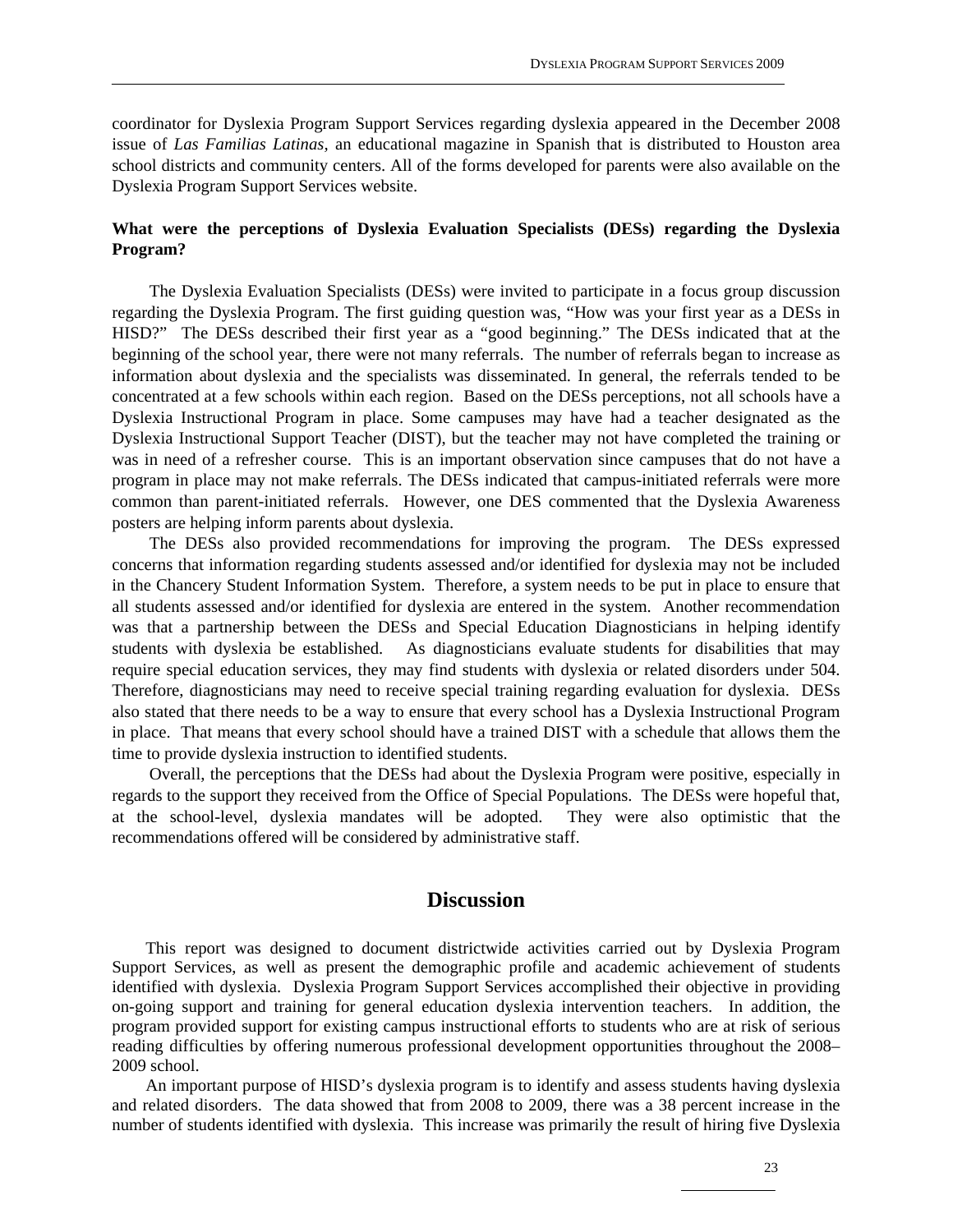Evaluation Specialists. Although there was a notable increase in the percent of students identified with dyslexia, this rate is still well below one percent of the district's population. This becomes especially significant when we consider that TPRI/*Tejas Lee* results demonstrated that the majority of HISD students in grades K–3 are at risk for reading difficulties. In addition, the demographic profile of students identified with dyslexia revealed that White students were overrepresented, while African American and Hispanic students were underrepresented compared to their representation at the district. Furthermore, 70 percent of students identified with dyslexia are concentrated in the Central and West regions.

 A method used to assess how students identified with dyslexia are being supported was to analyze their academic achievement results. Overall, the percent of students identified with dyslexia passing the TAKS reading, mathematics, and writing subtests increased from 2008 to 2009. Specifically, the percent of students identified with dyslexia passing the writing subtest increased by 15 points, four points on the math subtest, and two points on the reading subtest. Generally, Hispanic students performed lower than their White and African American counterparts on the reading subtest. The performance of students identified with dyslexia significantly improved on the TAKS-M. Both non-special education and special education students identified with dyslexia made improvements at some grade levels on the Stanford 10. Results from the HFWE showed that the passing rates for students in first grade are low compared to the passing rates of students in second grade.

#### **Conclusions**

 As stated in the beginning of this report, the identification and instruction of students with dyslexia and related disorders is mandated by Texas Education Code (TEC) Section §38.003. This report primarily focused on assessing the dyslexia program at the district level. However, future evaluations of the HISD dyslexia program must address how the program is being implemented at the campus level. A campuslevel evaluation will reveal whether all students in HISD had an opportunity to excel, and whether all students who are demonstrating academic difficulties receive appropriate services.

# **Recommendations**

- 1. Efforts to increase parent awareness should be continued in order to increase parent-initiated referrals, which may address the under-representation of African American and Hispanic students identified with dyslexia. In particular, parent education efforts regarding dyslexia at the campus level should be fulfilled and documented.
- 2. The concentration of referrals coming from the same schools may be related to the fact that not every campus has a Dyslexia Intervention Program (DIP)-trained Dyslexia Instructional Support Teacher (DIST). There needs to be a district policy to enforce the state mandate to have a DIP-trained DIST that has time in their schedule to provide instruction to students identified with dyslexia at every campus. This may also increase referrals among all the regions since most of the students identified with dyslexia are concentrated predominately among two regions.
- 3. The accuracy of student information regarding students assessed and/or identified for dyslexia in the Chancery Student Information System is critical in determining program effectiveness. There needs to be a process in place to ensure that student data are being entered at the schools. Although three training sessions on "Chancery Dyslexia Data Input" were offered during the school year, the number of attendees was low. This is important to note since staff responsible for entering student data may not be familiar with the Chancery Dyslexia Data Entry Form, which was developed this school year.
- 4. The district's effort to address the low numbers of students identified with dyslexia by hiring five DESs has increased the number of students identified with dyslexia by 38 percent. However, the